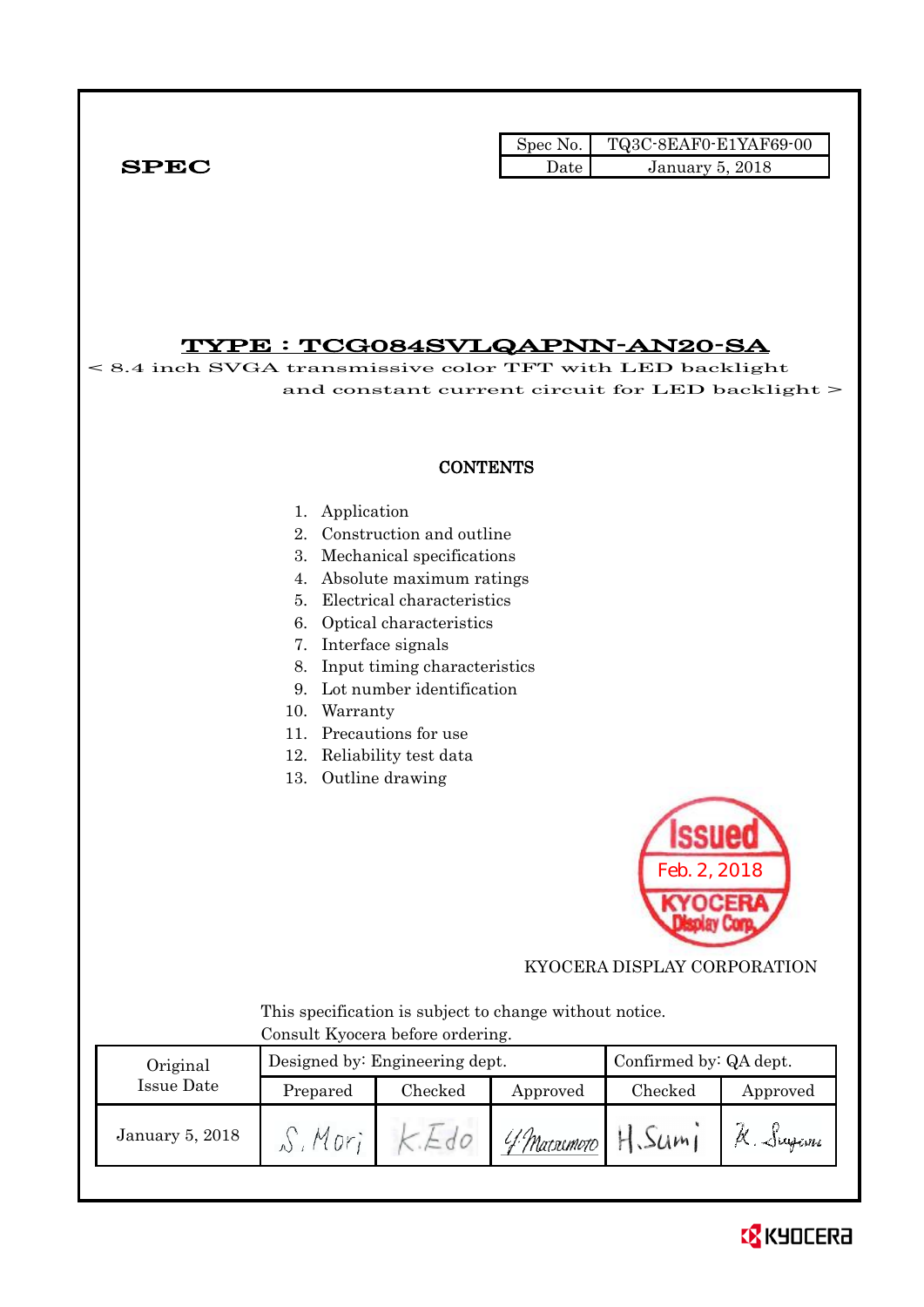# Warning

- 1. This Kyocera LCD module has been specifically designed for use only in electronic devices and industrial machines in the area of audio control, office automation, industrial control, home appliances, etc. The module should not be used in applications where the highest level of safety and reliability are required and module failure or malfunction of such module results in physical harm or loss of life, as well as enormous damage or loss. Such fields of applications include, without limitation, medical, aerospace, communications infrastructure, atomic energy control. Kyocera expressly disclaims any and all liability resulting in any way to the use of the module in such applications.
- 2. Customer agrees to indemnify, defend and hold Kyocera harmless from and against any and all actions, claims, damages, liabilities, awards, costs, and expenses, including legal expenses, resulting from or arising out of Customer's use, or sale for use, or Kyocera modules in applications.

# Caution

1. Kyocera shall have the right, which Customer hereby acknowledges, to immediately scrap or destroy tooling for Kyocera modules for which no Purchase Orders have been received from the Customer in a two-year period.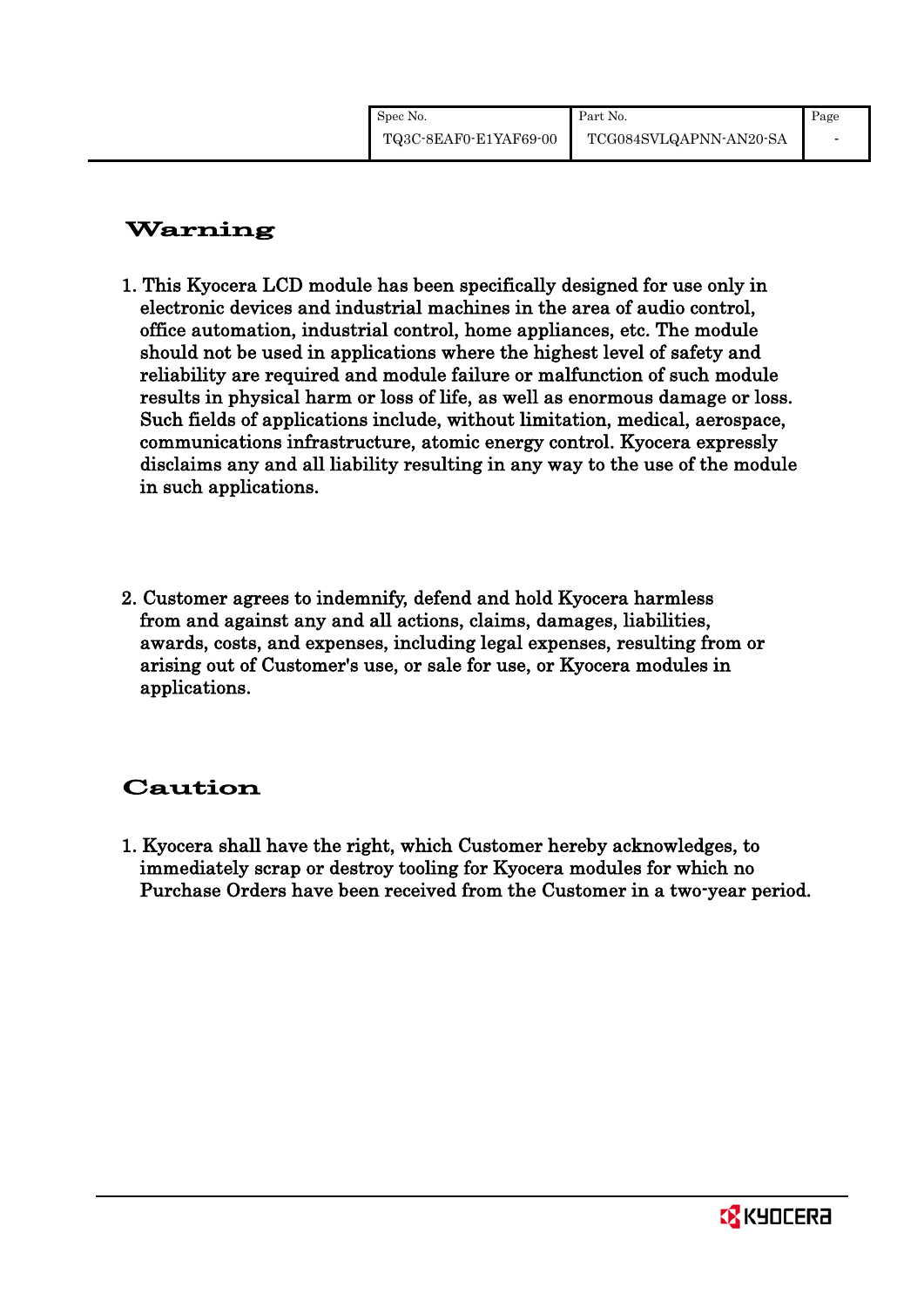|                  |                      |            |  | Revision record                 |                                      |                                |          |
|------------------|----------------------|------------|--|---------------------------------|--------------------------------------|--------------------------------|----------|
| $\rm{Date}$      |                      |            |  | Designed by : Engineering dept. |                                      | Confirmed by $\colon$ QA dept. |          |
|                  |                      | Prepared   |  | ${\it Checked}$                 | ${\Large\bf Approved}$               | ${\it Checked}$                | Approved |
|                  |                      |            |  |                                 |                                      |                                |          |
|                  |                      |            |  |                                 |                                      |                                |          |
| ${\rm Rev. No.}$ | $\rm{\textbf{Date}}$ | $\rm Page$ |  |                                 | $\label{eq:2} \textbf{Descriptions}$ |                                |          |
|                  |                      |            |  |                                 |                                      |                                |          |
|                  |                      |            |  |                                 |                                      |                                |          |
|                  |                      |            |  |                                 |                                      |                                |          |
|                  |                      |            |  |                                 |                                      |                                |          |
|                  |                      |            |  |                                 |                                      |                                |          |
|                  |                      |            |  |                                 |                                      |                                |          |
|                  |                      |            |  |                                 |                                      |                                |          |
|                  |                      |            |  |                                 |                                      |                                |          |
|                  |                      |            |  |                                 |                                      |                                |          |
|                  |                      |            |  |                                 |                                      |                                |          |
|                  |                      |            |  |                                 |                                      |                                |          |
|                  |                      |            |  |                                 |                                      |                                |          |
|                  |                      |            |  |                                 |                                      |                                |          |
|                  |                      |            |  |                                 |                                      |                                |          |
|                  |                      |            |  |                                 |                                      |                                |          |
|                  |                      |            |  |                                 |                                      |                                |          |
|                  |                      |            |  |                                 |                                      |                                |          |
|                  |                      |            |  |                                 |                                      |                                |          |
|                  |                      |            |  |                                 |                                      |                                |          |
|                  |                      |            |  |                                 |                                      |                                |          |
|                  |                      |            |  |                                 |                                      |                                |          |
|                  |                      |            |  |                                 |                                      |                                |          |
|                  |                      |            |  |                                 |                                      |                                |          |
|                  |                      |            |  |                                 |                                      |                                |          |
|                  |                      |            |  |                                 |                                      |                                |          |
|                  |                      |            |  |                                 |                                      |                                |          |
|                  |                      |            |  |                                 |                                      |                                |          |
|                  |                      |            |  |                                 |                                      |                                |          |
|                  |                      |            |  |                                 |                                      |                                |          |
|                  |                      |            |  |                                 |                                      |                                |          |
|                  |                      |            |  |                                 |                                      |                                |          |
|                  |                      |            |  |                                 |                                      |                                |          |
|                  |                      |            |  |                                 |                                      |                                |          |
|                  |                      |            |  |                                 |                                      |                                |          |
|                  |                      |            |  |                                 |                                      |                                |          |
|                  |                      |            |  |                                 |                                      |                                |          |
|                  |                      |            |  |                                 |                                      |                                |          |
|                  |                      |            |  |                                 |                                      |                                |          |
|                  |                      |            |  |                                 |                                      |                                |          |
|                  |                      |            |  |                                 |                                      |                                |          |

Spec No. TQ3C-8EAF0-E1YAF69-00 TCG084SVLQAPNN-AN20-SA Part No. Page -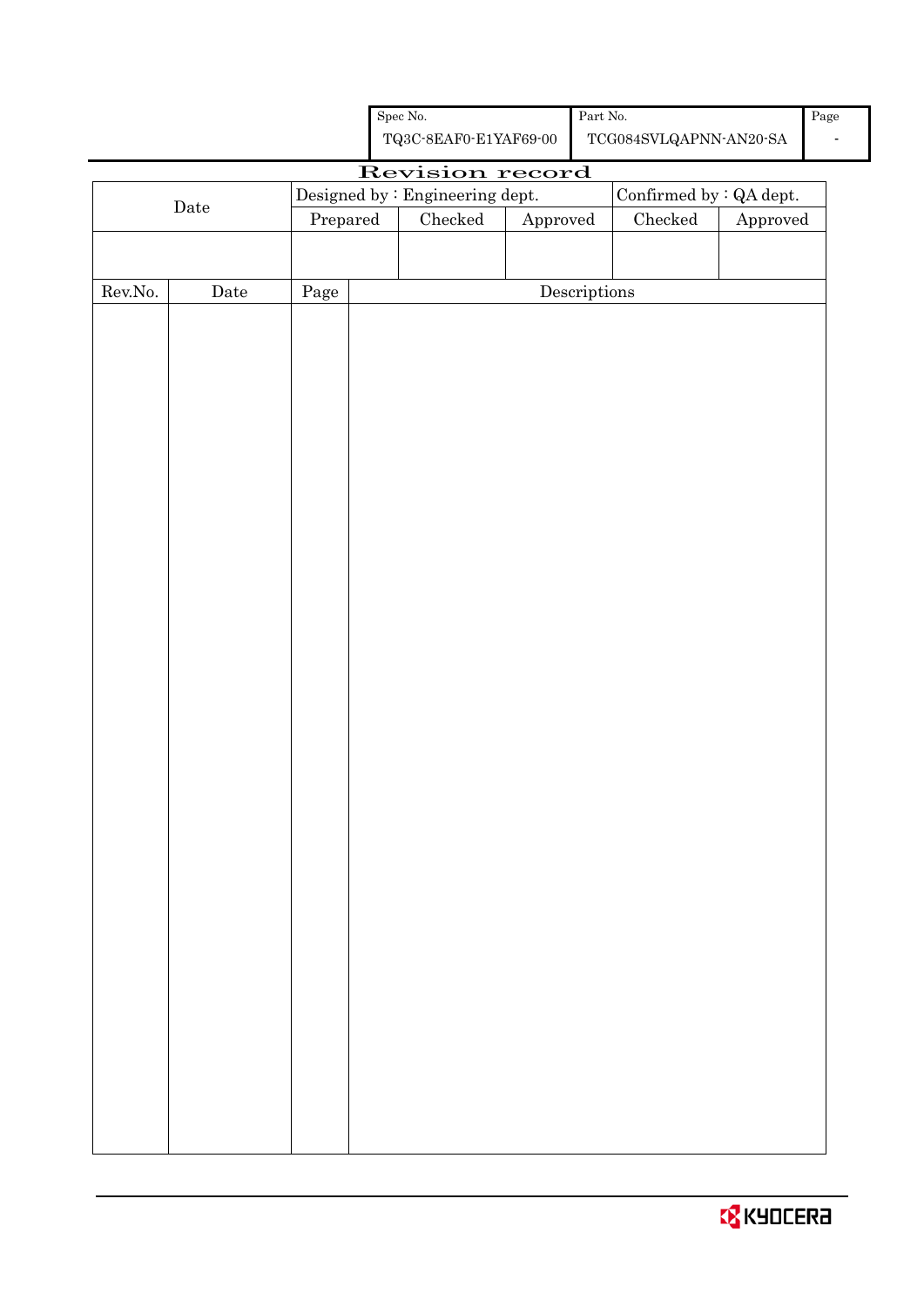## 1. Application

This document defines the specification of TCG084SVLQAPNN-AN20-SA. (RoHS Compliant)

### 2. Construction and outline

| LCD.               | : Transmissive color dot matrix type TFT                |
|--------------------|---------------------------------------------------------|
| Backlight system   | : LED                                                   |
| Polarizer          | : Anti-Glare treatment                                  |
| Interface          | : LVDS                                                  |
| Additional circuit | : Timing controller, Power supply $(3.3V)$ input)       |
|                    | : Constant current circuit for LED Backlight(12V input) |

## 3. Mechanical specifications

| <b>Item</b>              | Specification                                            | Unit |
|--------------------------|----------------------------------------------------------|------|
| Outline dimensions<br>1) | $199.5(W)\times(147.4)(H)\times9(D)$                     | mm   |
| Active area              | $170.4(W)\times 127.8(H)$<br>(21.3cm/8.4 inch(Diagonal)) | mm   |
| Dot format               | $800 \times (R, G, B)(W) \times 600(H)$                  | dot  |
| Dot pitch                | $0.071(W)\times0.213(H)$                                 | mm   |
| 2)<br>Base color         | Normally Black                                           |      |
| Mass                     | 315                                                      | g    |

1) Projection not included. Please refer to outline for details.

2) Due to the characteristics of the LCD material, the color varies with environmental temperature.

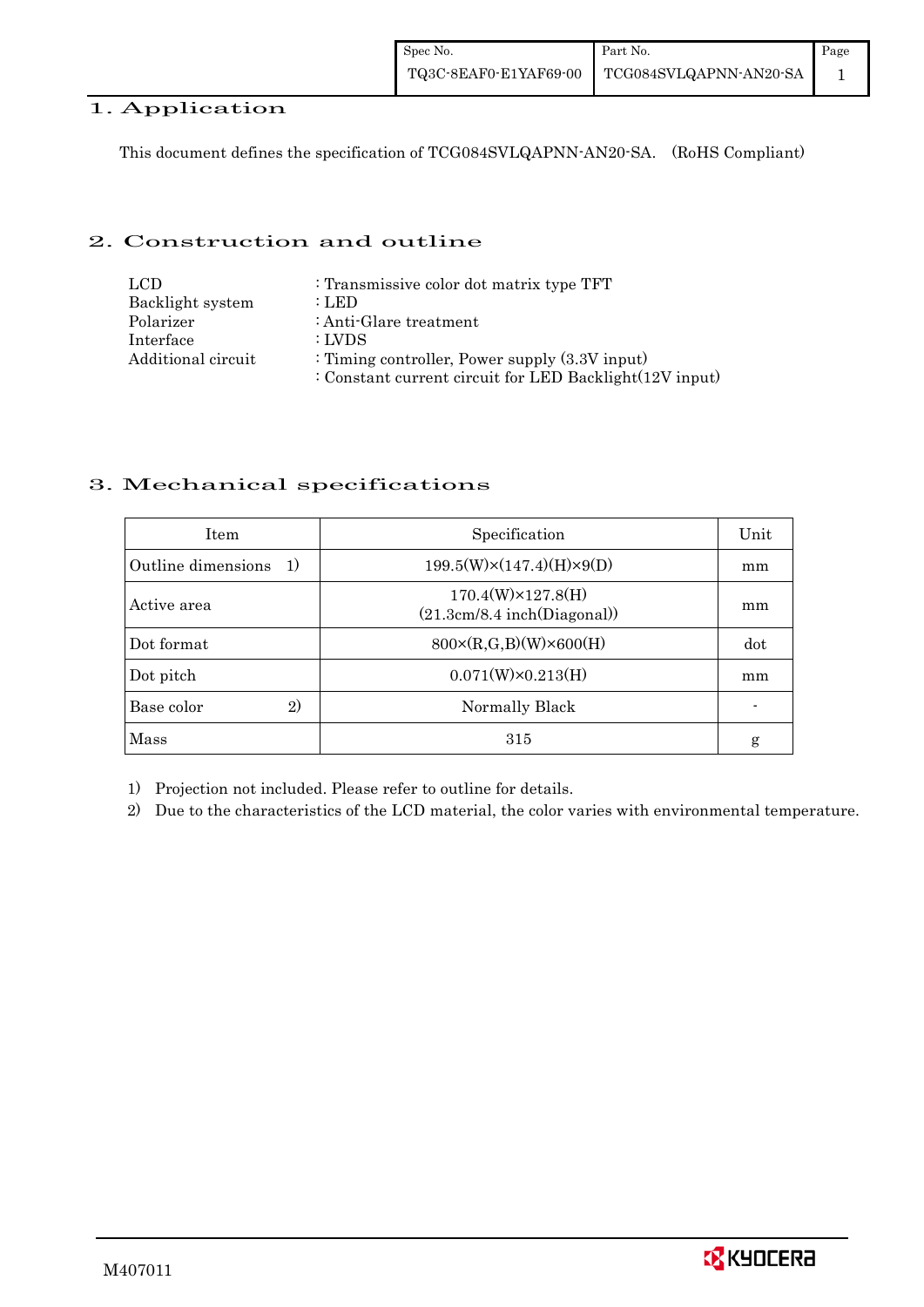### 4. Absolute maximum ratings

|                         | Item                 | Symbol           | Min.   | Max.         | Unit |
|-------------------------|----------------------|------------------|--------|--------------|------|
| Supply voltage(+3.3V)   |                      | $\rm V_{DD}$     | $-0.3$ | 4.0          |      |
| Supply voltage(+12V)    |                      | $\rm V_{\rm IN}$ | $-0.3$ | 14.0         |      |
| Input signal<br>voltage | RxINi+, RxINi-<br>1) | $\rm V_{11}$     | $-0.3$ | 2.8          |      |
|                         | CK IN+, CK IN-       | $\rm V_{I2}$     | $-0.3$ | 2.8          |      |
|                         | <b>SELLVDS</b>       | $\rm V_{I3}$     | $-0.3$ | $V_{DD}+0.5$ |      |
|                         | <b>BLBRT, BLEN</b>   | $\rm V_{I4}$     | $-0.3$ | $\rm V_{IN}$ |      |

#### 4-1. Electrical absolute maximum ratings

1) i=0,1,2,3

2) V<sub>DD</sub> must be supplied correctly within the range described in 5-1.

4-2. Environmental absolute maximum ratings

| Item                  |    | Symbol                  | Min.  | Max. | Unit      |
|-----------------------|----|-------------------------|-------|------|-----------|
| Operating temperature | 1) | Top                     | $-20$ | 70   | $\circ$ C |
| Storage temperature   | 2) | <b>T</b> <sub>STO</sub> | $-30$ | 80   | $\circ$ C |
| Operating humidity    | 3) | Hop                     | 10    | 4)   | %RH       |
| Storage humidity      | 3) | H <sub>STO</sub>        | 10    | 4)   | %RH       |
| Vibration             |    |                         | 5)    | 5)   |           |
| Shock                 |    |                         | 6)    | 6.   |           |

- 1) Operating temperature means a temperature which operation shall be guaranteed. Since display performance is evaluated at 25°C, another temperature range should be confirmed.
- 2) Temp. =  $-30^{\circ}$ C $<$ 48h, Temp. =  $80^{\circ}$ C $<$ 168h Store LCD at normal temperature/humidity. Keep them free from vibration and shock. An LCD that is kept at a low or a high temperature for a long time can be defective due to other conditions, even if the low or high temperature satisfies the standard. (Please refer to "Precautions for Use" for details.)
- 3) Non-condensing
- 4) Temp. $\leq 40^{\circ}$ C, 85%RH Max.

Temp.>40°C, Absolute humidity shall be less than 85%RH at 40°C.

5)

| Frequency       | $10\sim$ 55 Hz | Acceleration value         |
|-----------------|----------------|----------------------------|
| Vibration width | $0.15$ mm      | $(0.3{\sim}9~{\rm m/s^2})$ |
| Interval        | $10-55-10$ Hz  | 1 minutes                  |

 2 hours in each direction X, Y, Z (6 hours total) EIAJ ED-2531

6) Acceleration: 490 m/s2, Pulse width: 11 ms 3 times in each direction:  $\pm X$ ,  $\pm Y$ ,  $\pm Z$ EIAJ ED-2531

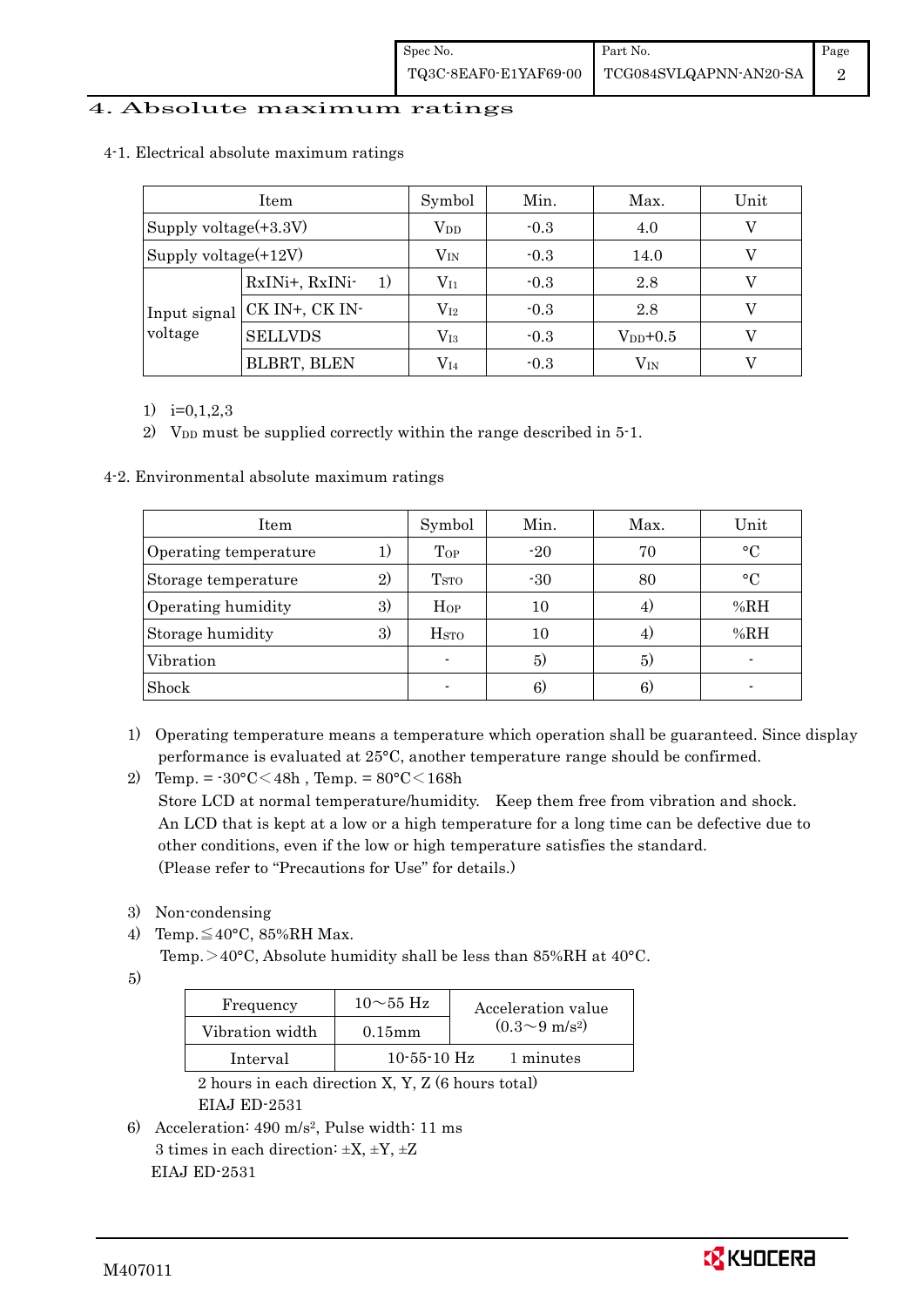## 5. Electrical characteristics

#### 5-1. LCD

|                                     |          |                        |                          |                          |                          |                          | Temp. = $-20 \sim 70$ °C |
|-------------------------------------|----------|------------------------|--------------------------|--------------------------|--------------------------|--------------------------|--------------------------|
| Item                                |          | Symbol                 | Condition                | Min.                     | Typ.                     | Max.                     | Unit                     |
| Supply voltage                      | 1)       | <b>V</b> <sub>DD</sub> |                          | 3.0                      | 3.3                      | 3.6                      | $\rm V$                  |
| Current consumption                 |          | I <sub>DD</sub>        | 2)                       | $\overline{\phantom{a}}$ | 270                      | 330                      | mA                       |
| Permissive input ripple voltage     |          | $V_{RP}$               | $V_{DD} = 3.3V$          | $\blacksquare$           | $\blacksquare$           | 100                      | $mVp-p$                  |
|                                     |          | $V_{IL}$               | "Low" level              | $\mathbf{0}$             | $\overline{\phantom{a}}$ | 0.8                      | $\mathbf V$              |
| Input signal voltage                | 3)       | V <sub>IH</sub>        | "High" level             | 2.0                      | $\blacksquare$           | <b>V</b> <sub>DD</sub>   | $\mathbf V$              |
|                                     |          | $I_{OL}$               | $V_{I3}=0V$              | $-10$                    | $\overline{\phantom{a}}$ | 10                       | $\mu$ A                  |
| Input reek current                  |          | $I_{OH}$               | $\rm V_{I3}\text{=}3.3V$ | $\blacksquare$           | $\overline{\phantom{a}}$ | 400                      | $\mu$ A                  |
| LVDS Input voltage                  | 4)       | $V_{L}$                |                          | $\mathbf{0}$             | -                        | 1.9                      | $\rm V$                  |
| Differential input voltage          | 4)       | $V_{ID}$               | $\overline{\phantom{a}}$ | 250                      | 350                      | 450                      | mV                       |
| Differential input                  |          | $V_{TL}$               | "Low" level              | $V_{CM}$ -100            | $\blacksquare$           |                          | mV                       |
| threshold voltage                   | $(4)$ 5) | V <sub>TH</sub>        | "High" level             | $\overline{\phantom{a}}$ | $\overline{\phantom{a}}$ | $V_{CM}$ +100            | mV                       |
| Terminator                          |          | $R_1$                  |                          | $\overline{\phantom{a}}$ | 100                      |                          | $\Omega$                 |
|                                     |          | t1                     | $\overline{a}$           | 0.1                      | $\blacksquare$           | 10                       | ms                       |
|                                     |          | t2                     | $\blacksquare$           | $\overline{0}$           | $\overline{\phantom{a}}$ | ٠                        | ms                       |
|                                     |          | t3                     | $\overline{\phantom{a}}$ | $\mathbf{0}$             | $\overline{\phantom{a}}$ | $\overline{\phantom{0}}$ | ms                       |
|                                     |          | t4                     | $\blacksquare$           | 1.0                      | $\overline{a}$           | $\overline{a}$           | $\bf S$                  |
| V <sub>DD</sub> -turn-on conditions | 1) 6)    | t5                     | $\blacksquare$           | 200                      | $\overline{\phantom{a}}$ | $\overline{\phantom{0}}$ | ms                       |
|                                     |          | t6                     |                          | 200                      | $\overline{\phantom{a}}$ | $\overline{a}$           | ms                       |
|                                     |          | t7                     | $\blacksquare$           | $\mathbf{0}$             | $\overline{\phantom{0}}$ | 10                       | $\bf S$                  |
|                                     |          | t8                     | $\blacksquare$           | $\boldsymbol{0}$         | $\blacksquare$           | $\overline{\phantom{a}}$ | ms                       |





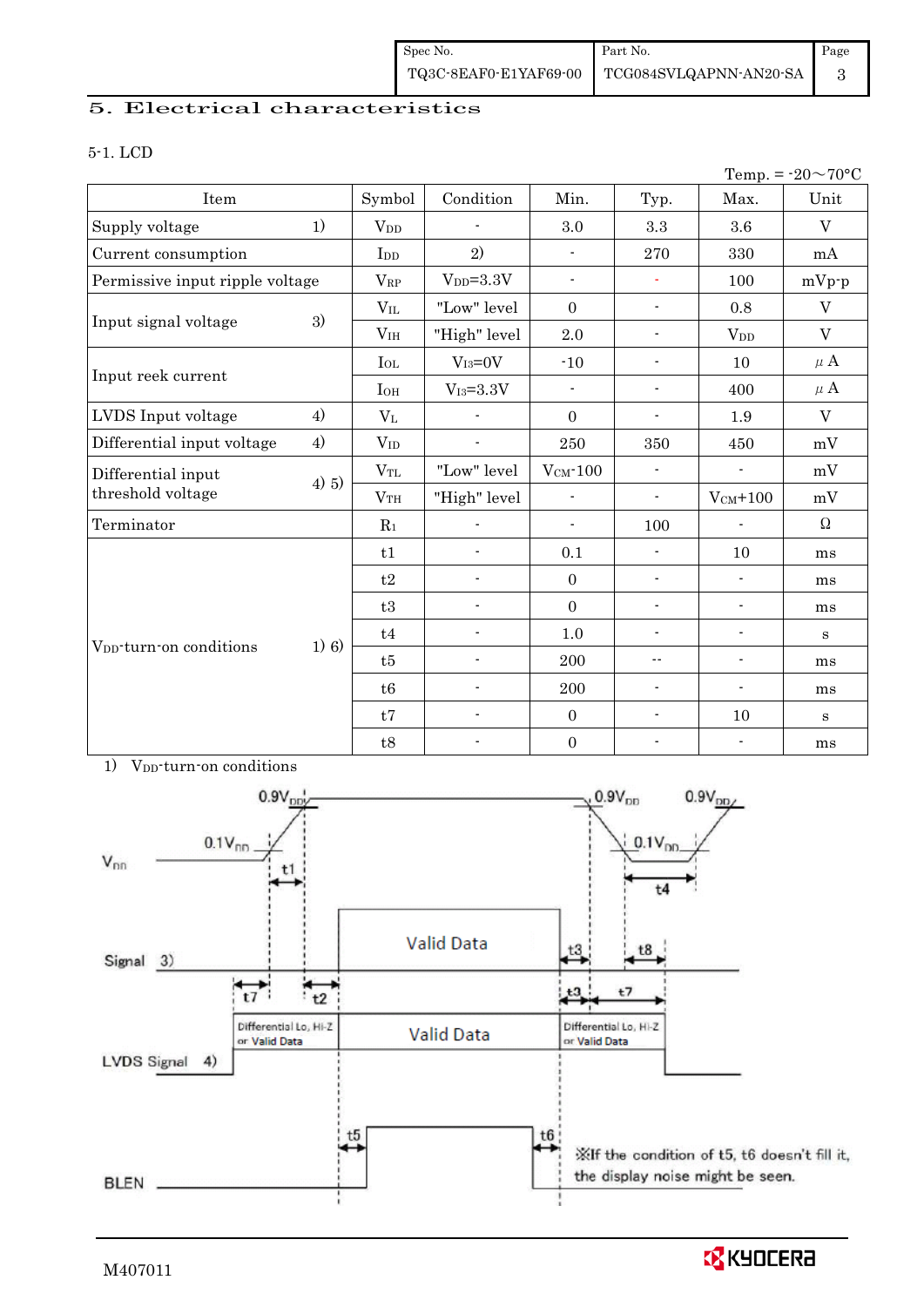2) Display pattern:

 $V_{DD}$ 

| $= 3.3V$ , Temp. $= 25^{\circ}C$ |                                                                                                  |  |  |  |  |  |  |
|----------------------------------|--------------------------------------------------------------------------------------------------|--|--|--|--|--|--|
|                                  | $\cdots$ $\cdots$ $\cdots$ $_{2398\ 2399\ 2400}(\mathrm{dot})$<br>$\mathbf{1}$<br>2 <sub>3</sub> |  |  |  |  |  |  |
| 1                                |                                                                                                  |  |  |  |  |  |  |
| $\overline{2}$                   |                                                                                                  |  |  |  |  |  |  |
| 3                                |                                                                                                  |  |  |  |  |  |  |
| $\ddot{\cdot}$                   |                                                                                                  |  |  |  |  |  |  |
| $\ddot{\cdot}$                   |                                                                                                  |  |  |  |  |  |  |
| $\ddot{\cdot}$                   |                                                                                                  |  |  |  |  |  |  |
| 599                              |                                                                                                  |  |  |  |  |  |  |
| 600                              |                                                                                                  |  |  |  |  |  |  |
| (dot)                            |                                                                                                  |  |  |  |  |  |  |

- 3) Input signal : SELLVDS
- 4) Input signal : RxIN3+, RxIN3-, RxIN2+, RxIN2-, RxIN1+, RxIN1-, RxIN0+, RxIN0- CK IN+, CK IN-



- 5)  $V_{CM}$ : LVDS Common mode voltage (V $_{CM}$ =1.25V)
- 6) Please power on LVDS transmitter at the same time as VDD, or LVDS transmitter should be powered on first.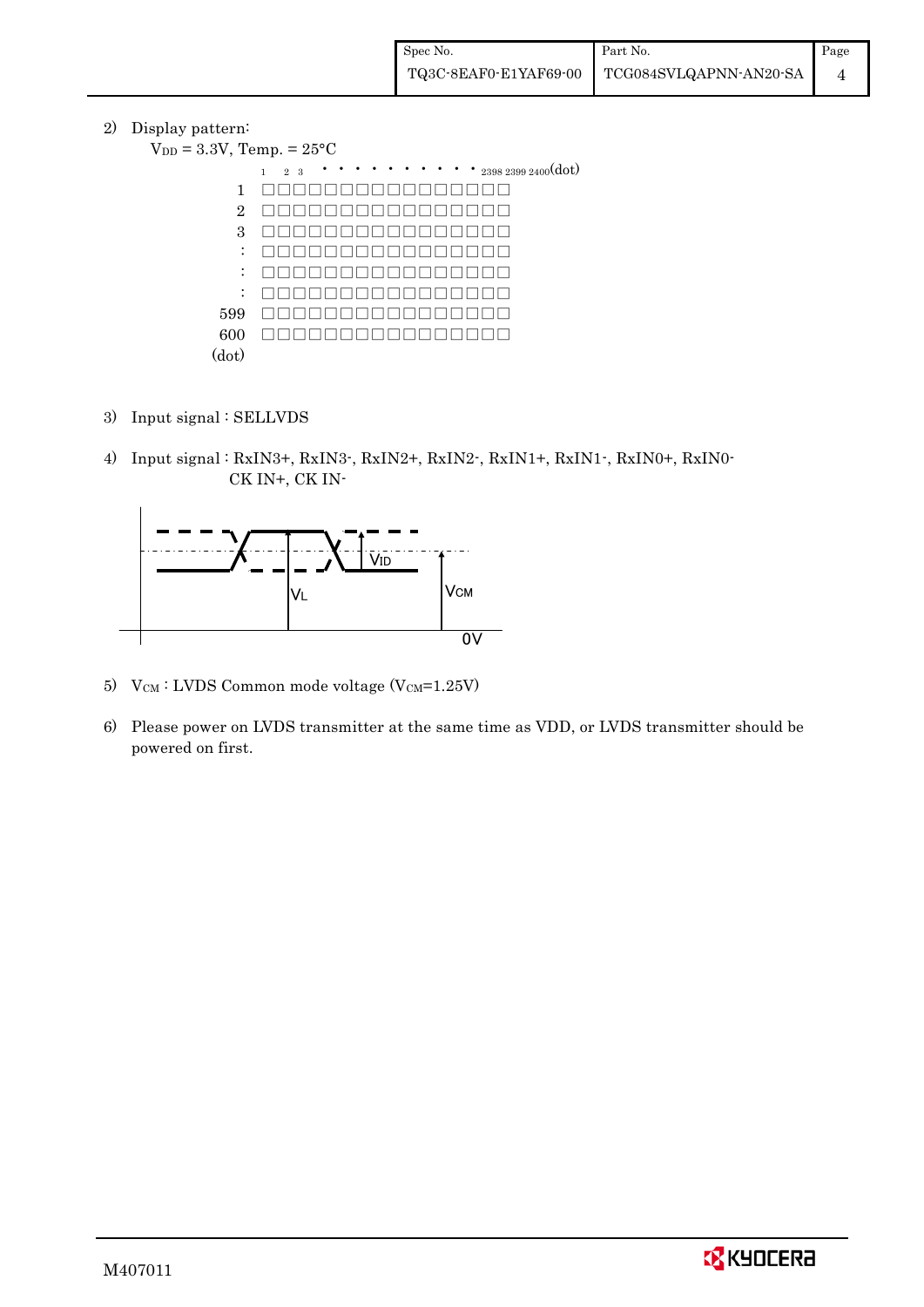#### 5-2. Constant current circuit for LED Backlight

|                                  |                  |                               |                |                | Temp. = $-20 \sim 70$ °C |                 |
|----------------------------------|------------------|-------------------------------|----------------|----------------|--------------------------|-----------------|
| Item                             | Symbol           | Condition                     | Min.           | Typ.           | Max.                     | Unit            |
| 1)<br>Supply voltage             | $V_{\rm IN}$     |                               | 10.8           | 12.0           | 13.2                     | V               |
| Current consumption              | $I_{IN}$         | 2)                            |                | 330            | 500                      | mA              |
| Permissive input ripple voltage  | $V_{RP\_BL}$     | $V_{IN} = 12.0V$              |                |                | 100                      | $mVp-p$         |
|                                  | VIL_BLBRT        | "Low" level                   | $\Omega$       |                | 0.8                      | V               |
| BLBRT Input signal voltage       | VIH_BLBRT        | "High" level                  | 2.3            |                | $V_{IN}$                 | V               |
| BLBRT Input pull-down resistance | $R_{IN\_BLBRT}$  |                               | 100            | 300            | 500                      | $\rm k\,\Omega$ |
|                                  | VIL_BLEN         | "Low" level                   | $\overline{0}$ |                | 0.8                      | V               |
| <b>BLEN</b> Input signal voltage | VIH_BLEN         | "High" level                  | 2.3            |                | $V_{IN}$                 | V               |
| BLEN Input pull-down resistance  | $R_{IN_BLEN}$    |                               | 100            | 300            | 500                      | $k\Omega$       |
| 3)<br><b>PWM</b> Frequency       | f <sub>PWM</sub> |                               | <b>200</b>     |                | 10k                      | Hz              |
|                                  |                  | $f_{\text{PWM}}=200\text{Hz}$ | 1              |                | 100                      | $\%$            |
| 3)<br>P WM Duty ratio            | $D_{\rm PWM}$    | $f_{\rm PWM} = 2kHz$          | 10             | $\blacksquare$ | 100                      | $\%$            |
|                                  |                  | $f_{\text{PWM}} = 10kHz$      | 50             |                | 100                      | $\%$            |
| (4), 5)<br>Operating life time   | T                | Temp.= $25^{\circ}$ C         |                | 50,000         |                          | h               |

1) VIN-turn-on conditions



2)  $V_{IN} = 12V$ , Temp. =  $25^{\circ}C$ , D<sub>PWM</sub> =  $100\%$ 

3) PWM Timing Diagram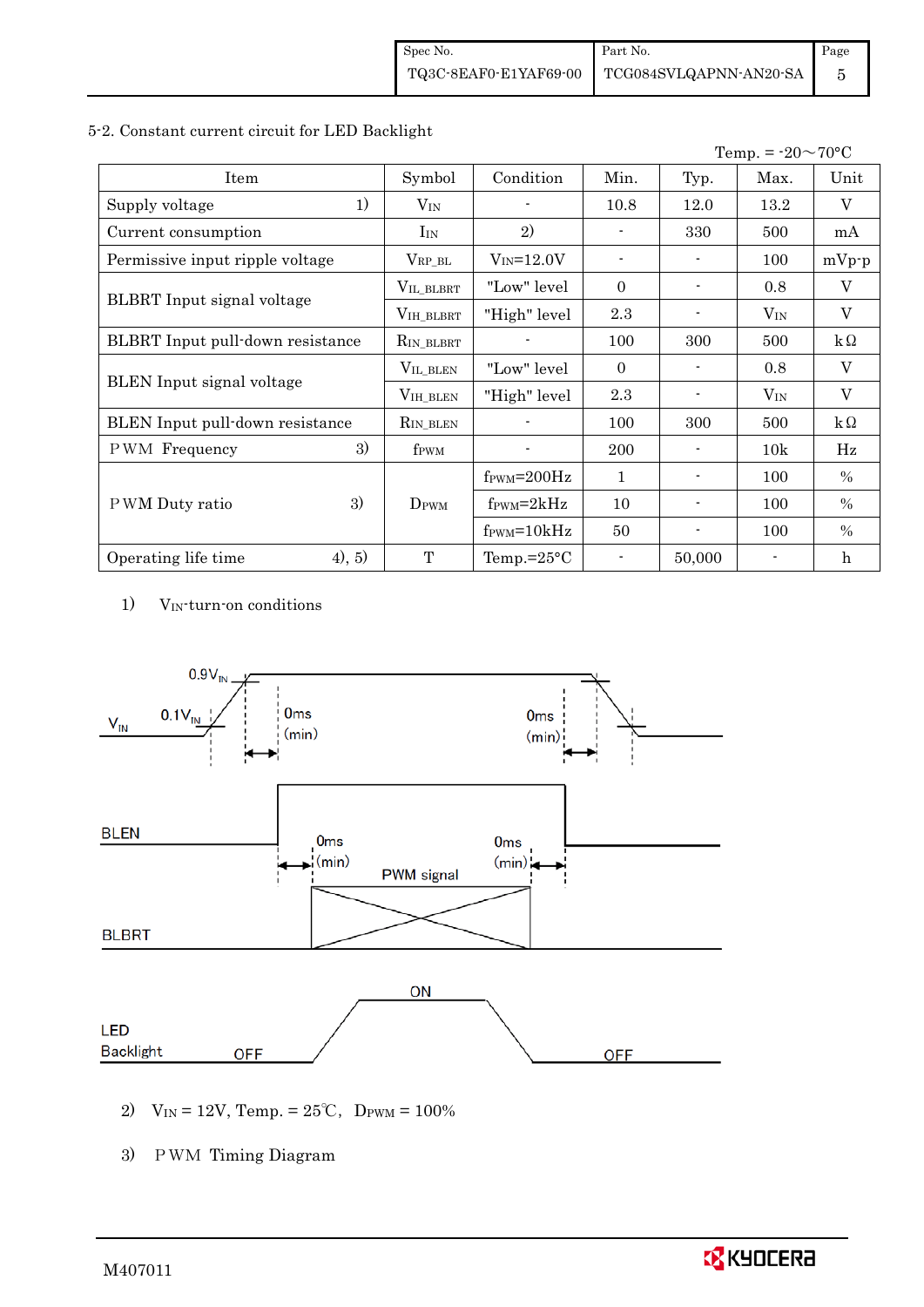

ton, torr  $\geq 50 \,\mu$  s.

In case of lower frequency, the deterioration of the display quality, flicker etc., may occur.

- 4) When brightness decrease 50% of minimum brightness. The average life of a LED will decrease when the LCD is operating at higher temperatures.
- 5) Life time is estimated data.(Condition : IF=60mA, Ta=25℃ in chamber).

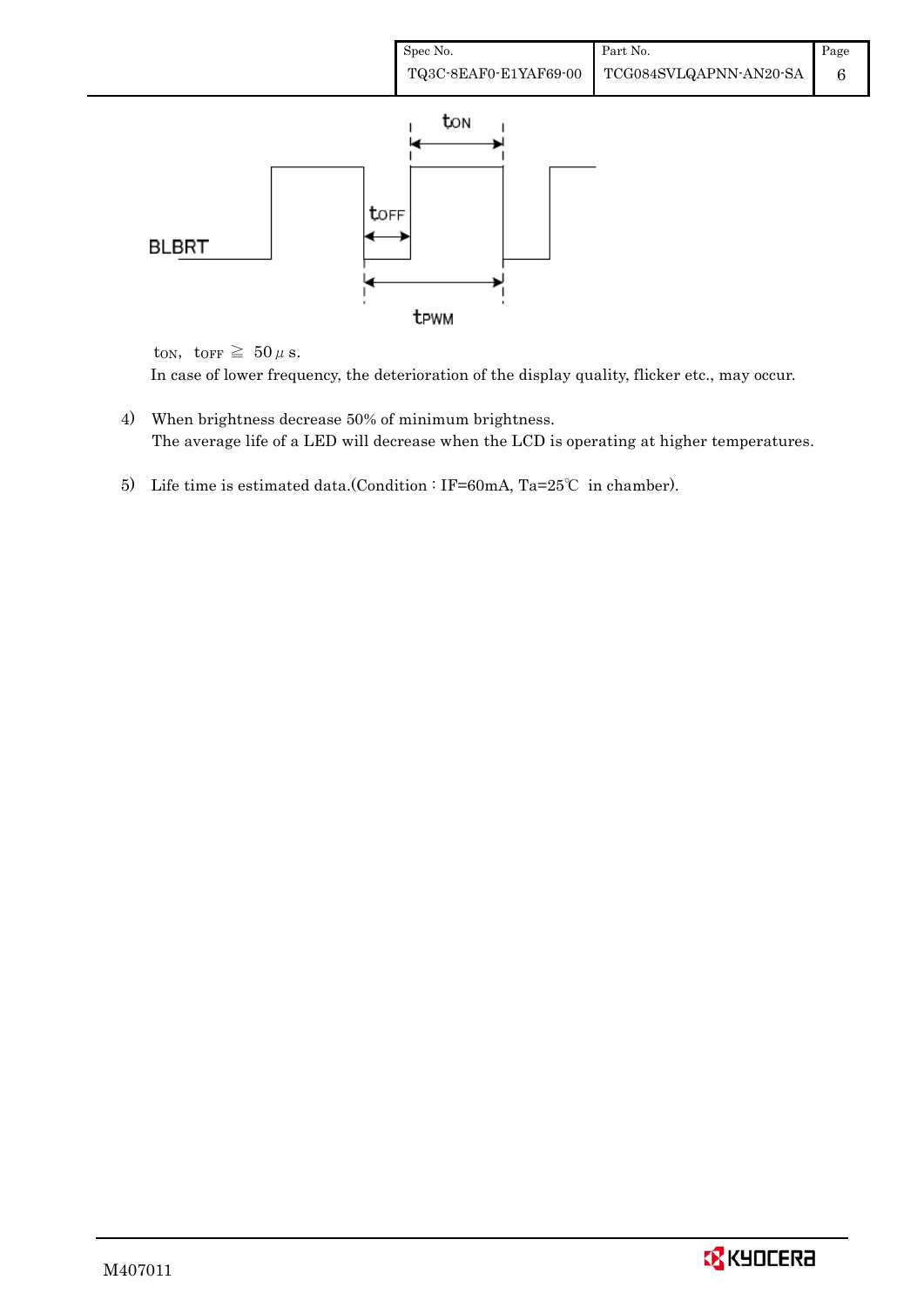| Spec No. | Part No.                                     | Page |
|----------|----------------------------------------------|------|
|          | TQ3C-8EAF0-E1YAF69-00 TCG084SVLQAPNN-AN20-SA |      |

## 6. Optical characteristics

| Measuring spot = $\phi$ 6.0mm, Temp. = 25°C |
|---------------------------------------------|
|                                             |

| Item                        |       | Symbol         | Condition                                                  | Min.                     | Typ.  | Max.           | Unit              |  |
|-----------------------------|-------|----------------|------------------------------------------------------------|--------------------------|-------|----------------|-------------------|--|
|                             | Rise  | $\tau_r$       | $\theta = \phi = 0^{\circ}$                                | ÷                        | 18    |                | ms                |  |
| Response time               | Down  | $\tau$ d       | $\theta = \phi = 0^{\circ}$                                |                          | 12    |                | ms                |  |
| Viewing angle range         |       | $\theta$ upper |                                                            |                          | 85    |                |                   |  |
|                             |       | $\theta$ LOWER | $CR \ge 10$                                                |                          | 85    |                | deg.              |  |
|                             |       | $\phi$ LEFT    |                                                            | $\overline{\phantom{a}}$ | 85    |                | deg.              |  |
|                             |       | $\phi$ RIGHT   |                                                            | $\overline{\phantom{a}}$ | 85    |                |                   |  |
| Contrast ratio              |       | CR             | $\theta = \phi = 0^{\circ}$                                | 350                      | 500   | $\blacksquare$ | $\blacksquare$    |  |
| <b>Brightness</b>           |       | L              | IF=60mA/Line                                               | 350                      | 500   |                | cd/m <sup>2</sup> |  |
|                             | Red   | X              | $\theta = \phi = 0^{\circ}$<br>$\theta = \phi = 0^{\circ}$ | 0.550                    | 0.600 | 0.650          |                   |  |
|                             |       | у              |                                                            | 0.300                    | 0.350 | 0.400          |                   |  |
|                             |       | X              |                                                            | 0.285                    | 0.335 | 0.385          |                   |  |
| Chromaticity<br>coordinates | Green | У              |                                                            | 0.515                    | 0.565 | 0.615          |                   |  |
|                             |       | X              | $\theta = \phi = 0^{\circ}$                                | 0.100                    | 0.150 | 0.200          |                   |  |
|                             | Blue  | у              |                                                            | 0.065                    | 0.115 | 0.165          |                   |  |
|                             |       | X              | $\theta = \phi = 0^{\circ}$                                | 0.260                    | 0.310 | 0.360          |                   |  |
|                             | White | $\mathbf y$    |                                                            | 0.275                    | 0.325 | 0.375          |                   |  |

6-1. Definition of contrast ratio

 $CR(Contrast ratio) =$  Brightness with all pixels "White" Brightness with all pixels "Black"

### 6-2. Definition of response time

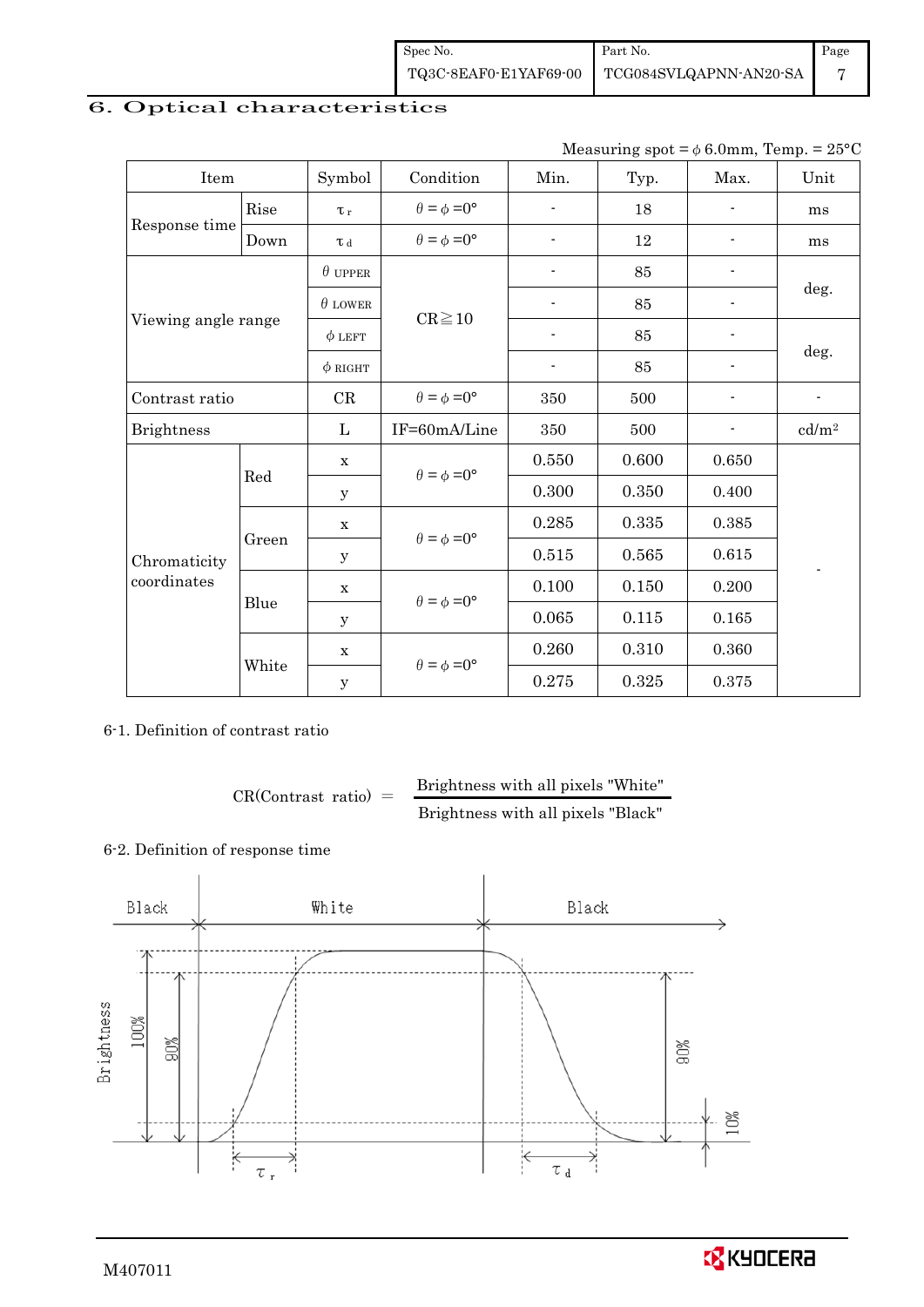

#### 6-4. Brightness measuring points



- 1) Rating is defined as the white brightness at center of display screen(3).
- 2) 5 minutes after LED is turned on. (Ambient Temp.=25℃)

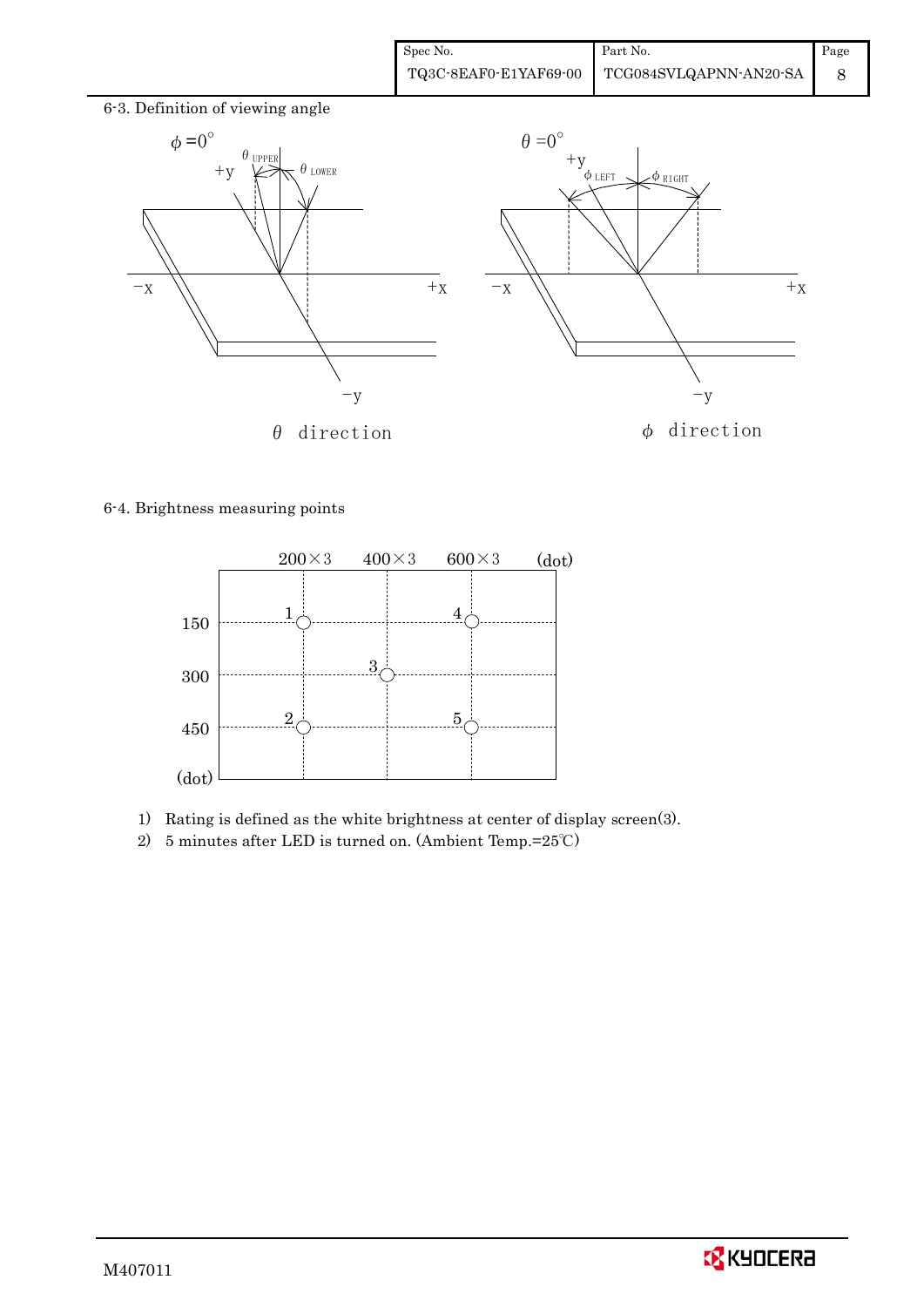## 7. Interface signals

## 7-1. Interface signals

| No.            | Symbol         | Description                            | <b>Note</b> |
|----------------|----------------|----------------------------------------|-------------|
| $\mathbf{1}$   | <b>GND</b>     | <b>GND</b>                             |             |
| $\overline{2}$ | <b>SELLVDS</b> | Mode select signal(LVDS Data mapping)  |             |
| 3              | <b>GND</b>     | <b>GND</b>                             |             |
| $\overline{4}$ | <b>GND</b>     | <b>GND</b>                             |             |
| $\bf 5$        | RxIN3+         | LVDS receiver signal $CH3(+)$          | <b>LVDS</b> |
| 6              | RxIN3-         | LVDS receiver signal $CH3$ ( $\cdot$ ) | <b>LVDS</b> |
| $\overline{7}$ | <b>GND</b>     | <b>GND</b>                             |             |
| 8              | CK IN+         | LVDS receiver signal $CK(+)$           | <b>LVDS</b> |
| 9              | CK IN-         | LVDS receiver signal $CK(\cdot)$       | <b>LVDS</b> |
| 10             | <b>GND</b>     | <b>GND</b>                             |             |
| 11             | RxIN2+         | LVDS receiver signal $CH2(+)$          | <b>LVDS</b> |
| 12             | RxIN2-         | LVDS receiver signal $CH2(\cdot)$      | <b>LVDS</b> |
| 13             | <b>GND</b>     | <b>GND</b>                             |             |
| 14             | $RxIN1+$       | LVDS receiver signal $CH1(+)$          | <b>LVDS</b> |
| 15             | RxIN1-         | LVDS receiver signal $CH1(\cdot)$      | <b>LVDS</b> |
| 16             | <b>GND</b>     | <b>GND</b>                             |             |
| 17             | RxIN0+         | LVDS receiver signal $CHO(+)$          | <b>LVDS</b> |
| 18             | RxIN0-         | LVDS receiver signal $CHO(·)$          | <b>LVDS</b> |
| 19             | <b>GND</b>     | <b>GND</b>                             |             |
| 20             | <b>GND</b>     | <b>GND</b>                             |             |
| 21             | $V_{DD}$       | +3.3V power supply                     |             |
| 22             | $V_{DD}$       | $+3.3V$ power supply                   |             |
| 23             | <b>GND</b>     | <b>GND</b>                             |             |
| 24             | <b>BLBRT</b>   | PWM signal(Brightness adjustment)      |             |
| 25             | <b>BLEN</b>    | ON/OFF terminal voltage                |             |
| 26             | <b>GND</b>     | <b>GND</b>                             |             |
| 27             | $V_{\rm IN}$   | +12V power supply                      |             |
| 28             | $V_{\rm IN}$   | $+12V$ power supply                    |             |
| 29             | <b>GND</b>     | <b>GND</b>                             |             |
| 30             | <b>GND</b>     | <b>GND</b>                             |             |

|  | (JAE)                                                                                                          |
|--|----------------------------------------------------------------------------------------------------------------|
|  | (JAE)                                                                                                          |
|  | (JAE)                                                                                                          |
|  | (JAE)                                                                                                          |
|  |                                                                                                                |
|  | $:$ FI-X30SSLA-HF<br>$\therefore$ FI-X30HL<br>$:$ FI-X30HL-T<br>$:$ FI-X30C2L-NPB<br>$:$ FI-X30C2L-T-NPB (JAE) |

| LVDS receiver             | Embedded in ASIC                              |
|---------------------------|-----------------------------------------------|
| Matching LVDS transmitter | THC63LVDM83R(THine Electronics) or compatible |

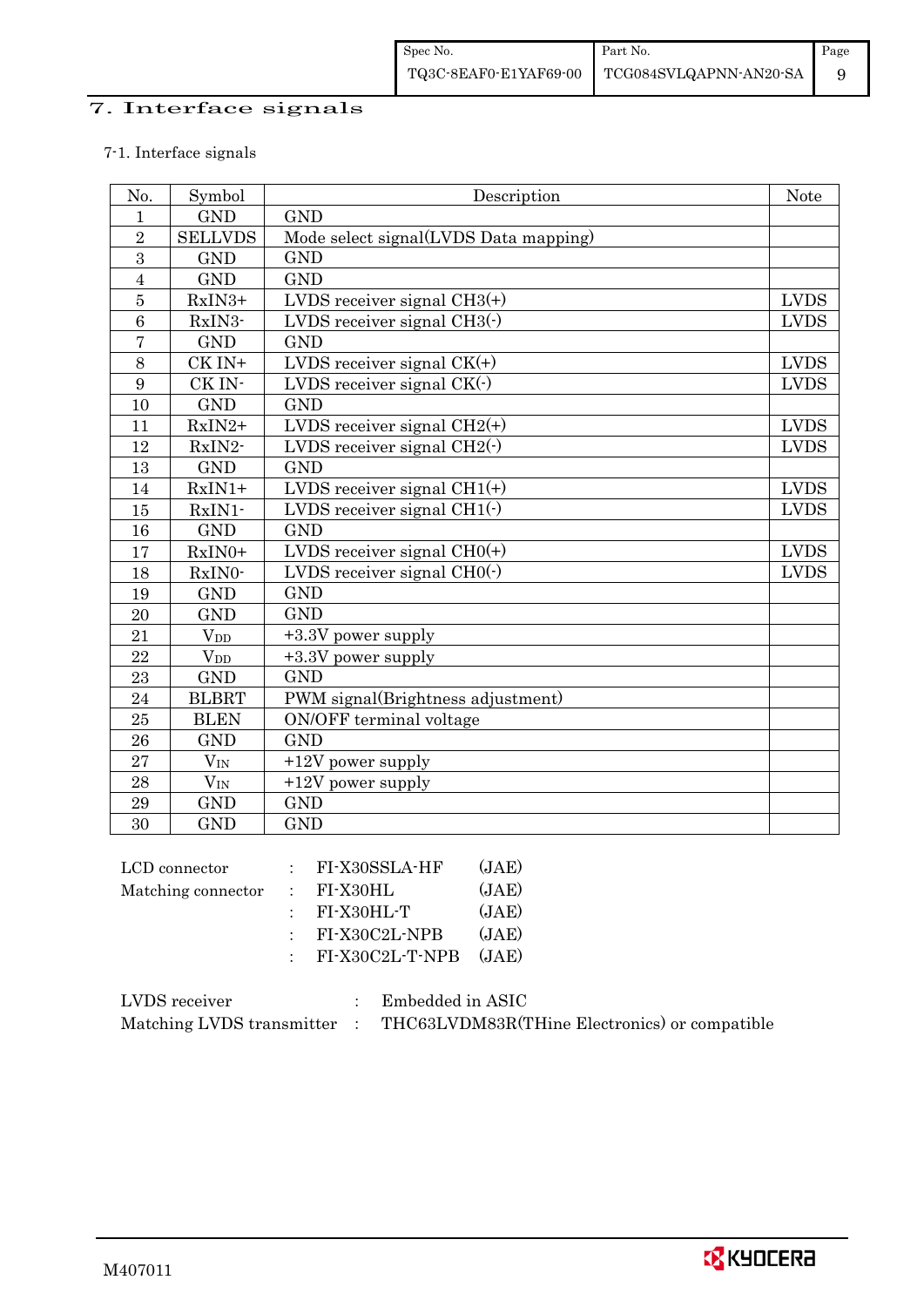| Spec No. | Part No.                                                                                                                                  | Page |
|----------|-------------------------------------------------------------------------------------------------------------------------------------------|------|
|          | $\left. {\color{blue}TQ3C \text{-}8EAF0 \text{-}E1YAF69 \text{-}00} \right  {\color{blue}TCG084SVLQAPNN \text{-}AN20 \text{-}SA} \right $ |      |

7-2. Data mapping(6bit RGB input)

| 1) Location of SELLVDS (THC63LVDM83R(THine Electronics) or compatible) |  |
|------------------------------------------------------------------------|--|
|------------------------------------------------------------------------|--|

| Transmitter    |                 | 2Pin SELLVDS                      |                |  |  |
|----------------|-----------------|-----------------------------------|----------------|--|--|
| Pin No.        | Data            | $= H(3.3V)$<br>$= L(GND)$ or OPEN |                |  |  |
| 51             | TA <sub>0</sub> |                                   | RO(LSB)        |  |  |
| 52             | TA1             |                                   | R1             |  |  |
| 54             | TA <sub>2</sub> |                                   | $\mathbf{R}2$  |  |  |
| 55             | TA <sub>3</sub> |                                   | R3             |  |  |
| 56             | TA4             |                                   | R4             |  |  |
| 3              | TA5             |                                   | R5(MSB)        |  |  |
| $\overline{4}$ | TA <sub>6</sub> |                                   | GO(LSB)        |  |  |
| 6              | TB <sub>0</sub> |                                   | G1             |  |  |
| $\overline{7}$ | TB1             |                                   | G <sub>2</sub> |  |  |
| 11             | TB <sub>2</sub> |                                   | G <sub>3</sub> |  |  |
| 12             | TB <sub>3</sub> |                                   | G <sub>4</sub> |  |  |
| $14\,$         | TB4             |                                   | G5(MSB)        |  |  |
| 15             | TB5             |                                   | B0(LSB)        |  |  |
| 19             | TB6             |                                   | B1             |  |  |
| $20\,$         | TC <sub>0</sub> |                                   | $\mathbf{B}2$  |  |  |
| 22             | TC1             |                                   | B <sub>3</sub> |  |  |
| 23             | $\rm TC2$       |                                   | B4             |  |  |
| 24             | TC <sub>3</sub> |                                   | B5(MSB)        |  |  |
| 27             | $\rm TC4$       |                                   | (HS)           |  |  |
| 28             | TC5             |                                   | (VS)           |  |  |
| 30             | TC <sub>6</sub> |                                   | DE             |  |  |
| 50             | TD <sub>0</sub> |                                   | <b>GND</b>     |  |  |
| $\sqrt{2}$     | TD1             |                                   | <b>GND</b>     |  |  |
| 8              | TD <sub>2</sub> |                                   | <b>GND</b>     |  |  |
| 10             | TD <sub>3</sub> |                                   | <b>GND</b>     |  |  |
| 16             | TD4             |                                   | <b>GND</b>     |  |  |
| 18             | TD5             |                                   | <b>GND</b>     |  |  |
| 25             | TD6             |                                   | <b>GND</b>     |  |  |

SELLVDS=H(3.3V)



HS: H<sub>SYNC</sub>

VS: V<sub>SYNC</sub>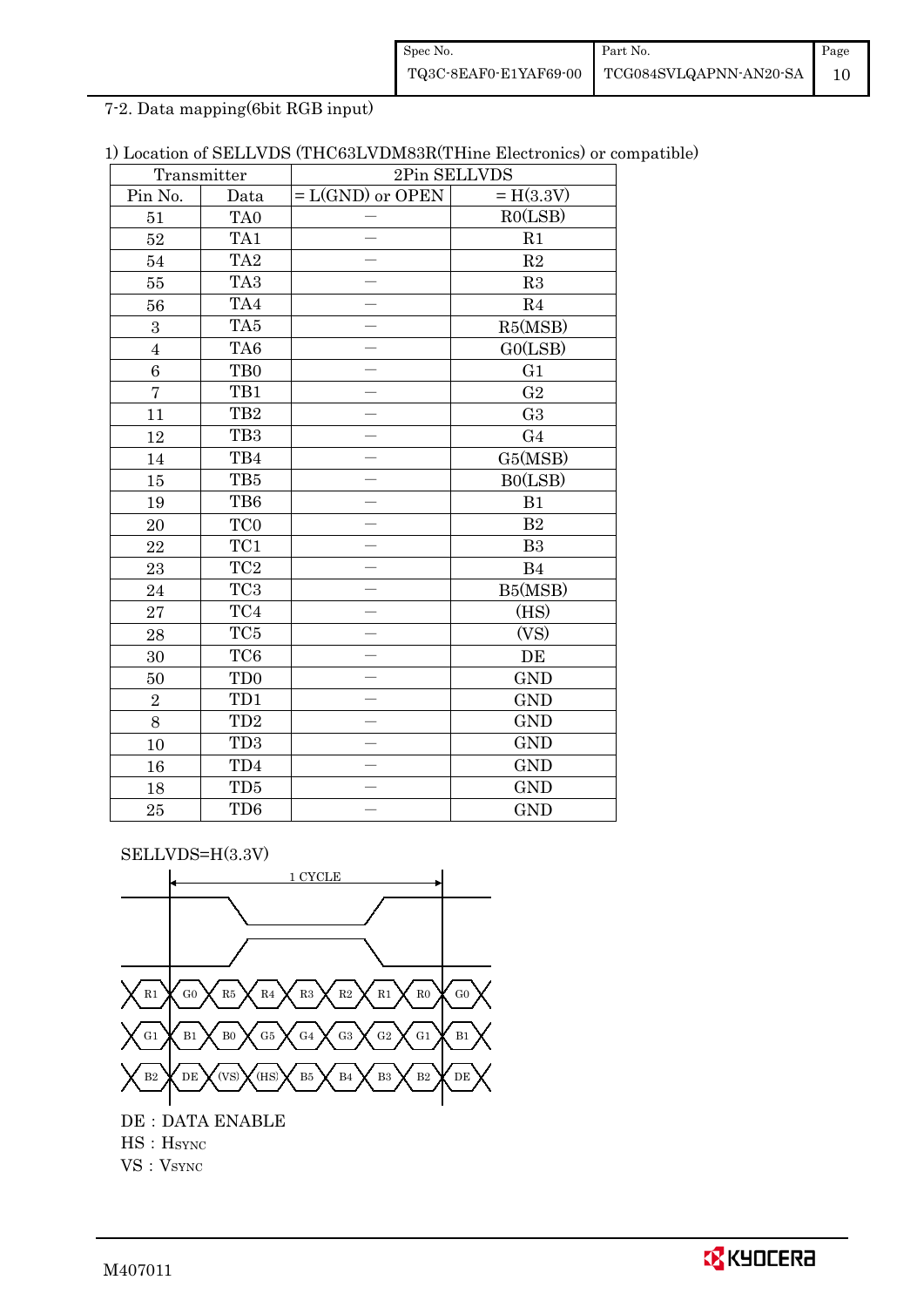## 2) Block Diagram

## SELLVDS=H(3.3V)



When using "6-bit Transmitter", please connect the unused channel of the control IC receiver as described in the diagram below.



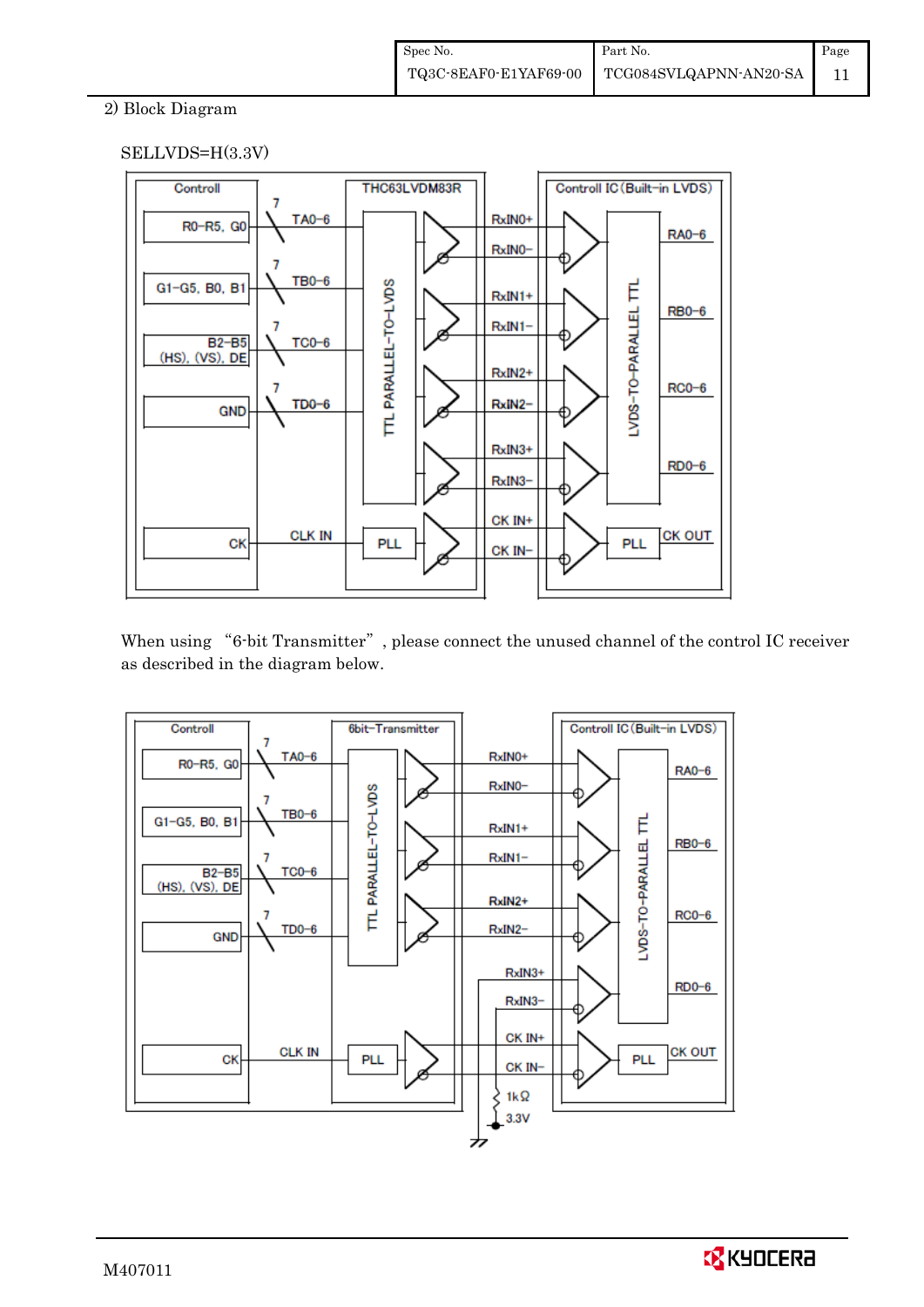| Spec No.              | <b>Part No.</b>        | Page |
|-----------------------|------------------------|------|
| TQ3C-8EAF0-E1YAF69-00 | TCG084SVLQAPNN-AN20-SA |      |

7-3. Data mapping(8bit RGB input)

| 1) Location of SELLVDS (THC63LVDM83R(THine Electronics) or compatible) |  |  |
|------------------------------------------------------------------------|--|--|
|------------------------------------------------------------------------|--|--|

| Transmitter             |                 | 2Pin SELLVDS       |                |  |  |
|-------------------------|-----------------|--------------------|----------------|--|--|
| Pin No.                 | Data            | $= L(GND)$ or OPEN | $= H(3.3V)$    |  |  |
| 51                      | TA <sub>0</sub> | R0(LSB)            | R2             |  |  |
| 52                      | TA1             | R1                 | R3             |  |  |
| 54                      | TA <sub>2</sub> | R2                 | R <sub>4</sub> |  |  |
| 55                      | TA <sub>3</sub> | R3                 | R5             |  |  |
| 56                      | TA4             | R <sub>4</sub>     | R6             |  |  |
| 3                       | TA <sub>5</sub> | R5                 | R7(MSB)        |  |  |
| $\overline{\mathbf{4}}$ | TA <sub>6</sub> | GO(LSB)            | G <sub>2</sub> |  |  |
| 6                       | TB <sub>0</sub> | G1                 | G <sub>3</sub> |  |  |
| $\overline{7}$          | TB1             | G <sub>2</sub>     | G <sub>4</sub> |  |  |
| 11                      | TB <sub>2</sub> | G <sub>3</sub>     | G5             |  |  |
| 12                      | TB <sub>3</sub> | G <sub>4</sub>     | G <sub>6</sub> |  |  |
| 14                      | TB4             | G5                 | G7(MSB)        |  |  |
| 15                      | TB5             | B0(LSB)            | B <sub>2</sub> |  |  |
| 19                      | TB6             | B1                 | B <sub>3</sub> |  |  |
| 20                      | TC <sub>0</sub> | B <sub>2</sub>     | B <sub>4</sub> |  |  |
| 22                      | TC1             | B3                 | B5             |  |  |
| 23                      | TC <sub>2</sub> | B <sub>4</sub>     | B <sub>6</sub> |  |  |
| 24                      | TC <sub>3</sub> | B5                 | B7(MSB)        |  |  |
| 27                      | TC4             | (HS)               | (HS)           |  |  |
| 28                      | TC <sub>5</sub> | (VS)               | (VS)           |  |  |
| 30                      | TC <sub>6</sub> | DE                 | DE             |  |  |
| 50                      | TD <sub>0</sub> | R6                 | RO(LSB)        |  |  |
| $\overline{2}$          | TD1             | R7(MSB)            | R1             |  |  |
| 8                       | TD <sub>2</sub> | G <sub>6</sub>     | G0(LSB)        |  |  |
| 10                      | TD <sub>3</sub> | G7(MSB)            | G <sub>1</sub> |  |  |
| 16                      | TD4             | <b>B6</b>          | B0(LSB)        |  |  |
| 18                      | TD <sub>5</sub> | B7(MSB)            | B1             |  |  |
| 25                      | TD <sub>6</sub> | (NA)               | (NA)           |  |  |

SELLVDS=L(GND) or OPEN

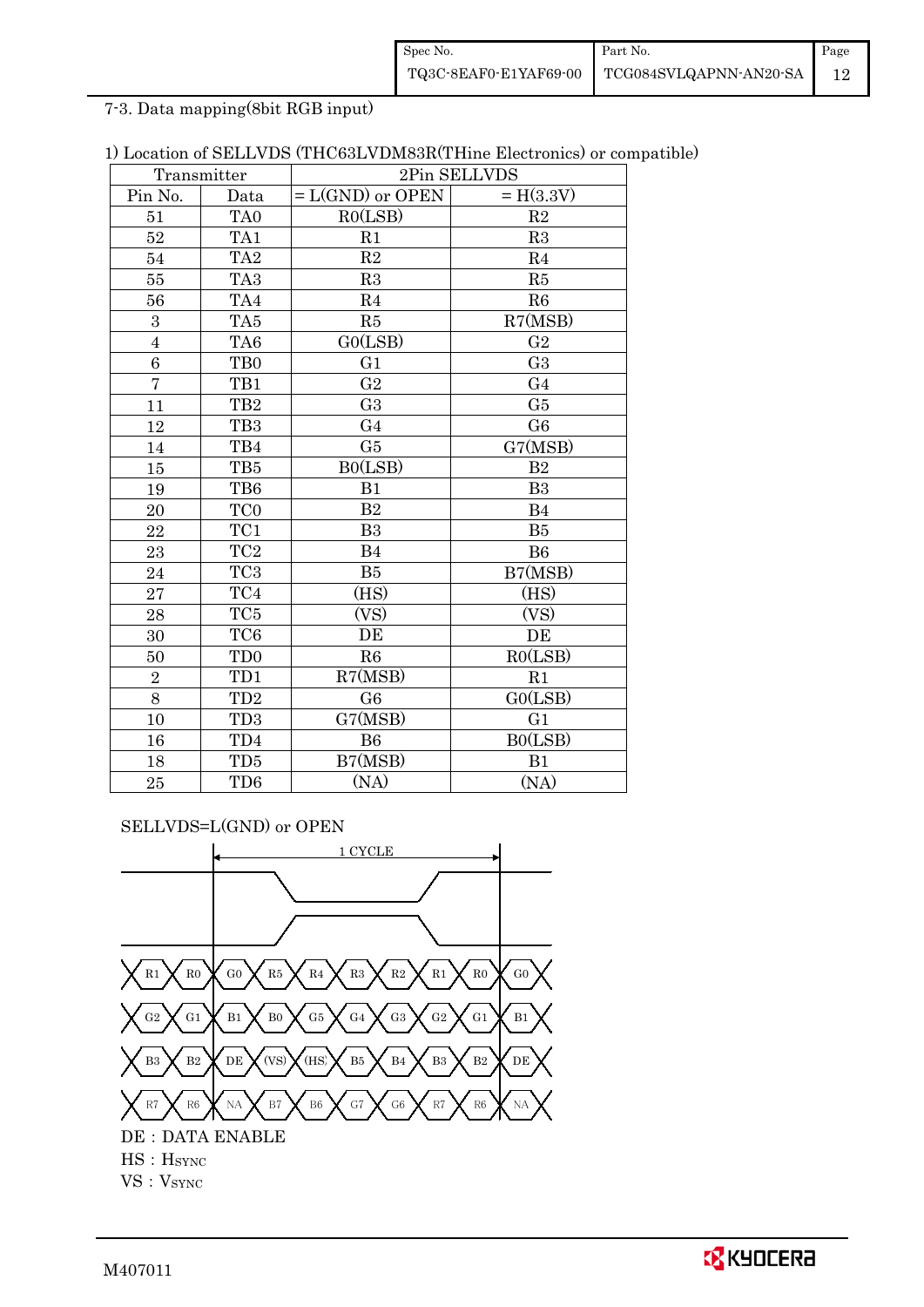

## 2) Block Diagram

## SELLVDS=L(GND) or OPEN



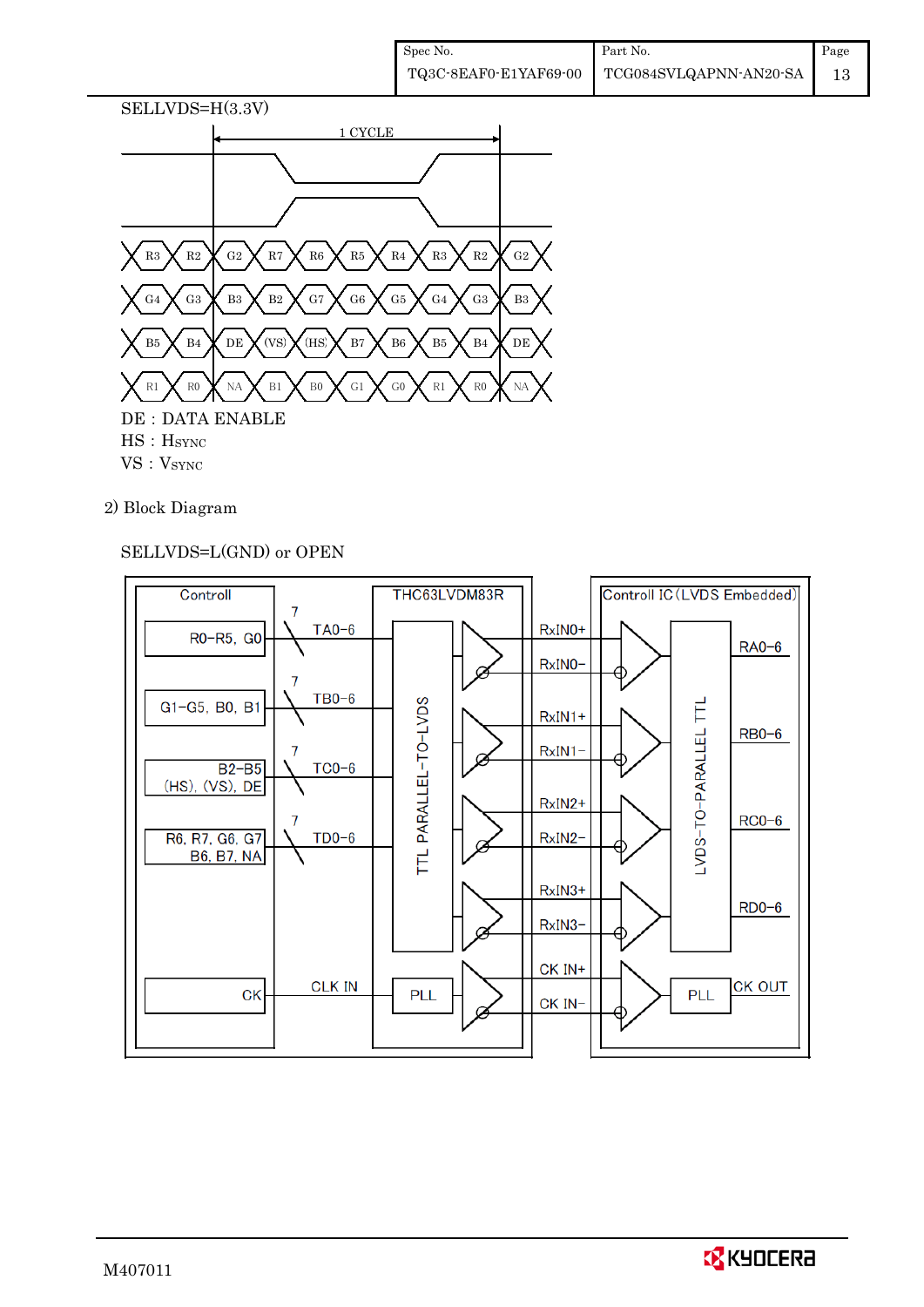#### SELLVDS=H(3.3V)



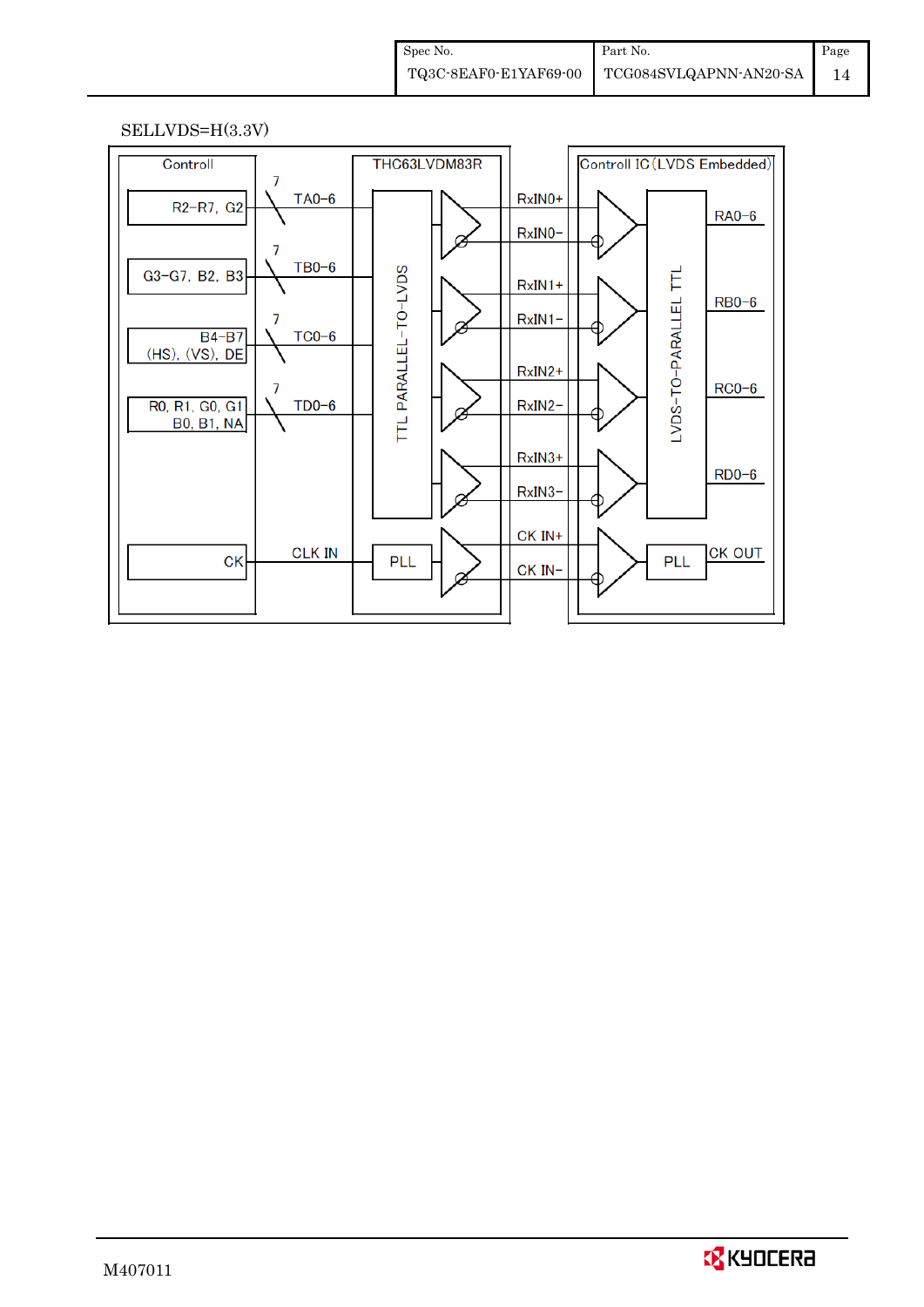### 8. Input timing characteristics

|                       | Item                      | Symbol          | Min. | Typ. | Max. | Unit    | Note   |
|-----------------------|---------------------------|-----------------|------|------|------|---------|--------|
| Clock (CK)            | Frequency                 | $1/\mathrm{Tc}$ | 30   | 40   | 48   | MHz     |        |
|                       | Horizontal Period         | Th              | 860  | 1056 | 1395 | Tc      |        |
|                       |                           |                 | 24.0 | 26.4 |      | $\mu$ s | $_{1}$ |
| Enable signal<br>(DE) | Horizontal display period | Thd             |      | 800  |      | Tc      |        |
|                       | Vertical Period           | Tv              | 610  | 628  | 1024 | Th      |        |
|                       | Vertical display period   | Tvd             |      | 600  |      | Th      |        |
| Refresh rate          |                           | fy              | 50   | 60   | 70   | Hz      | 2)     |

#### 8-1. Timing characteristics

1) If the display is used under the condition which is out of specifications such as higher clock frequency than specified value, there is a possibility phenomenon such as display error including white display, malfunction and no image may occur.

Please use the display under the conditions written in the specification.

- 2) Please set a clock frequency, a vertical dormant period, and the horizontal dormant period so that the Horizontal Period should not reach less than Min. value.
- 3) If the refresh rate reach less than Min. value, the deterioration of the display quality, flicker etc., may occur.(fv=1/Tv)

**Vertical Timing Diagram**



#### 8-2. Input Data Signals and Display position on the screen



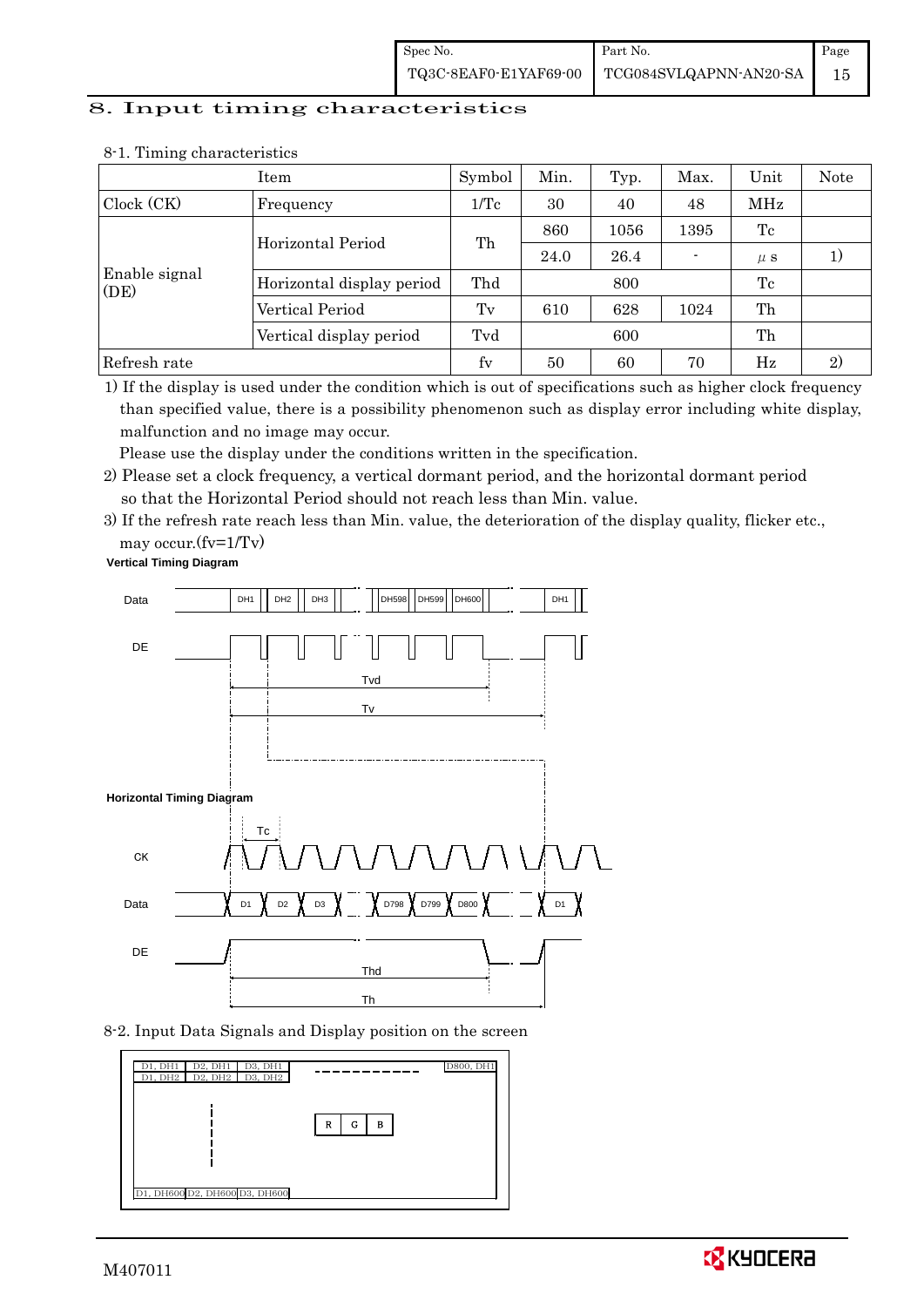## 9. Lot number identification

The lot number shall be indicated on the back of the backlight case of each LCD.

TCG084SVLQAPNN-AN20-SA - □□ - □□ - □ MADE IN □□□□□ ↓ ↓ ↓ ↓ ↓  $1 2 3 4 5$ 

- No1. No5. above indicate
	- 1. Year code
		- 2. Month code
		- 3. Date
		- 4. Version Number
		- 5. Country of origin (Japan or China)

| Year | $_{2018}$ | 2019 | 2020 | 2021 | 2022 | 2023 |
|------|-----------|------|------|------|------|------|
| Code |           | ັ    |      |      |      |      |

| Month | Jan. | Feb. | Mar. | Apr. | May | Jun. |
|-------|------|------|------|------|-----|------|
| Code  |      |      |      |      |     |      |

| Month | Jul. | Aug. | Sep. | Oct. | Nov. | Dec. |
|-------|------|------|------|------|------|------|
| Code  |      | ◡    |      | 77   |      |      |

#### 10. Warranty

10-1. Incoming inspection

Please inspect the LCD within one month after your receipt.

#### 10-2. Production warranty

 Kyocera warrants its LCD's for a period of 12 months from the ship date. Kyocera shall, by mutual agreement, replace or re-work defective LCD's that are shown to be Kyocera's responsibility.

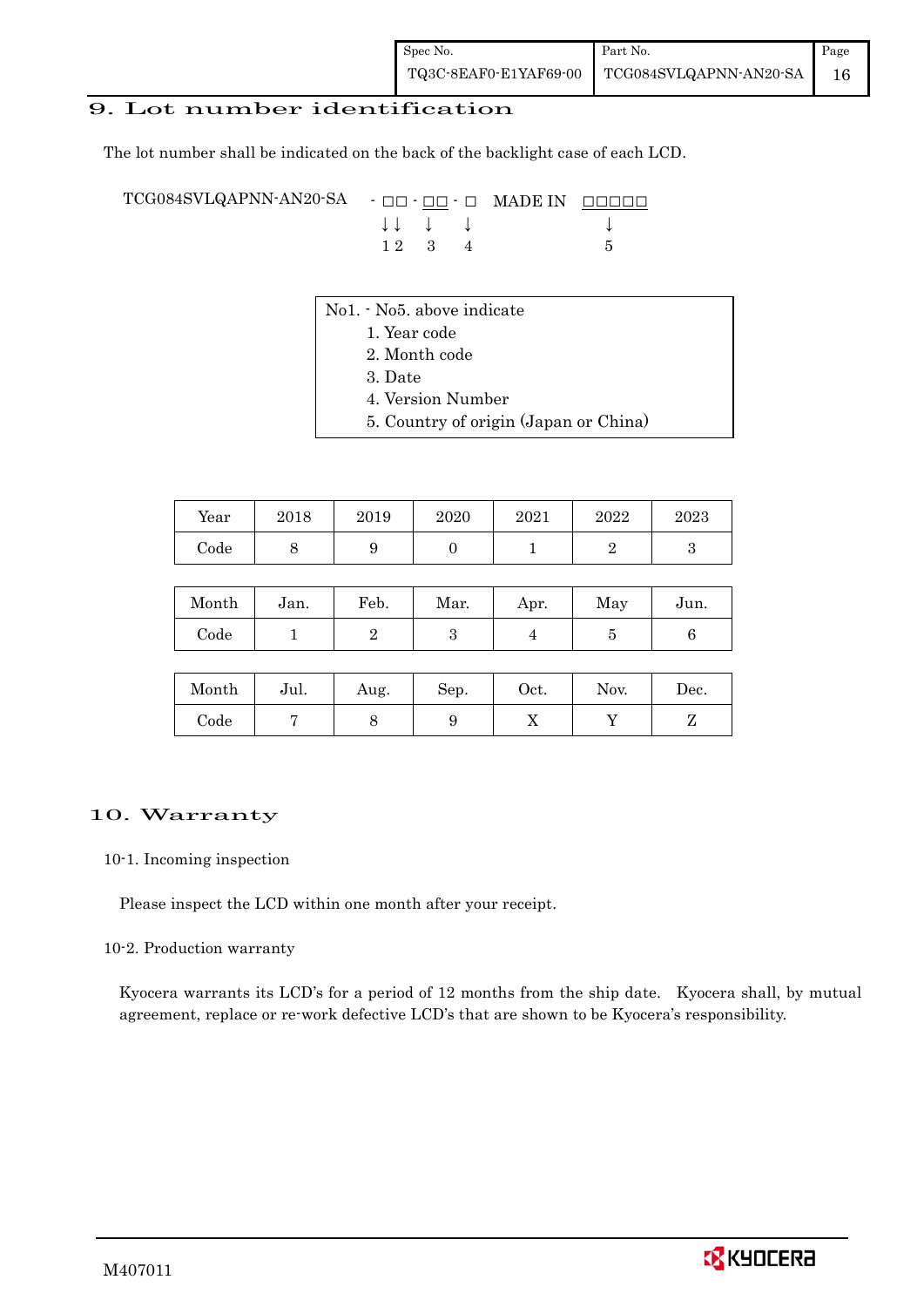#### 11. Precautions for use

- 11-1. Installation of the LCD
- 1) Please ground either of the mounting (screw) holes located at each corner of an LCD, in order to stabilize brightness and display quality.
- 2) A transparent protection plate shall be added to protect the LCD and its polarizer.
- 3) The LCD shall be installed so that there is no pressure on the LSI chips.
- 4) Since this product is wide viewing product, occurrence level of in-plane unevenness by the external stress is different compared to current normal viewing product. So there is a possibility that in-plane unevenness will be occurred by over twist, strain giving by attaching to LCD, and over pressure to touch panel. Please be careful of stress when designing the housing.
- 5) A transparent protection sheet is attached to the polarizer. Please remove the protection film slowly before use, paying attention to static electricity.

#### 11-2. Static electricity

- 1) Since CMOS ICs are mounted directly onto the LCD glass, protection from static electricity is required.
- 2) Workers should use body grounding. Operator should wear ground straps.

#### 11-3. LCD operation

1) The LCD shall be operated within the limits specified. Operation at values outside of these limits may shorten life, and/or harm display images.

#### 11-4. Storage

- 1) The LCD shall be stored within the temperature and humidity limits specified. Store in a dark area, and protect the LCD from direct sunlight or fluorescent light.
- 2) Always store the LCD so that it is free from external pressure onto it.

11-5. Usage

- 1) DO NOT store in a high humidity environment for extended periods. Polarizer degradation bubbles, and/or peeling off of the polarizer may result.
- 2) The front polarizer is easily scratched or damaged. Prevent touching it with any hard material, and from being pushed or rubbed.
- 3) The LCD screen may be cleaned by wiping the screen surface with a soft cloth or cotton pad using a little Ethanol.
- 4) Water may cause damage or discoloration of the polarizer. Clean condensation or moisture from any source immediately.
- 5) Always keep the LCD free from condensation during testing. Condensation may permanently spot or stain the polarizer.
- 6) Do not disassemble LCD because it will result in damage.
- 7) This Kyocera LCD has been specifically designed for use in general electronic devices, but not for use in a special environment such as usage in an active gas. Hence, when the LCD is supposed to be used in a special environment, evaluate the LCD thoroughly beforehand and do not expose the LCD to chemicals such as an active gas.
- 8) Please do not use solid-base image pattern for long hours because a temporary afterimage may appear. We recommend using screen saver etc. in cases where a solid-base image pattern must be used.
- 9) Liquid crystal may leak when the LCD is broken. Be careful not to let the fluid go into your eyes and mouth. In the case the fluid touches your body; rinse it off right away with water and soap.

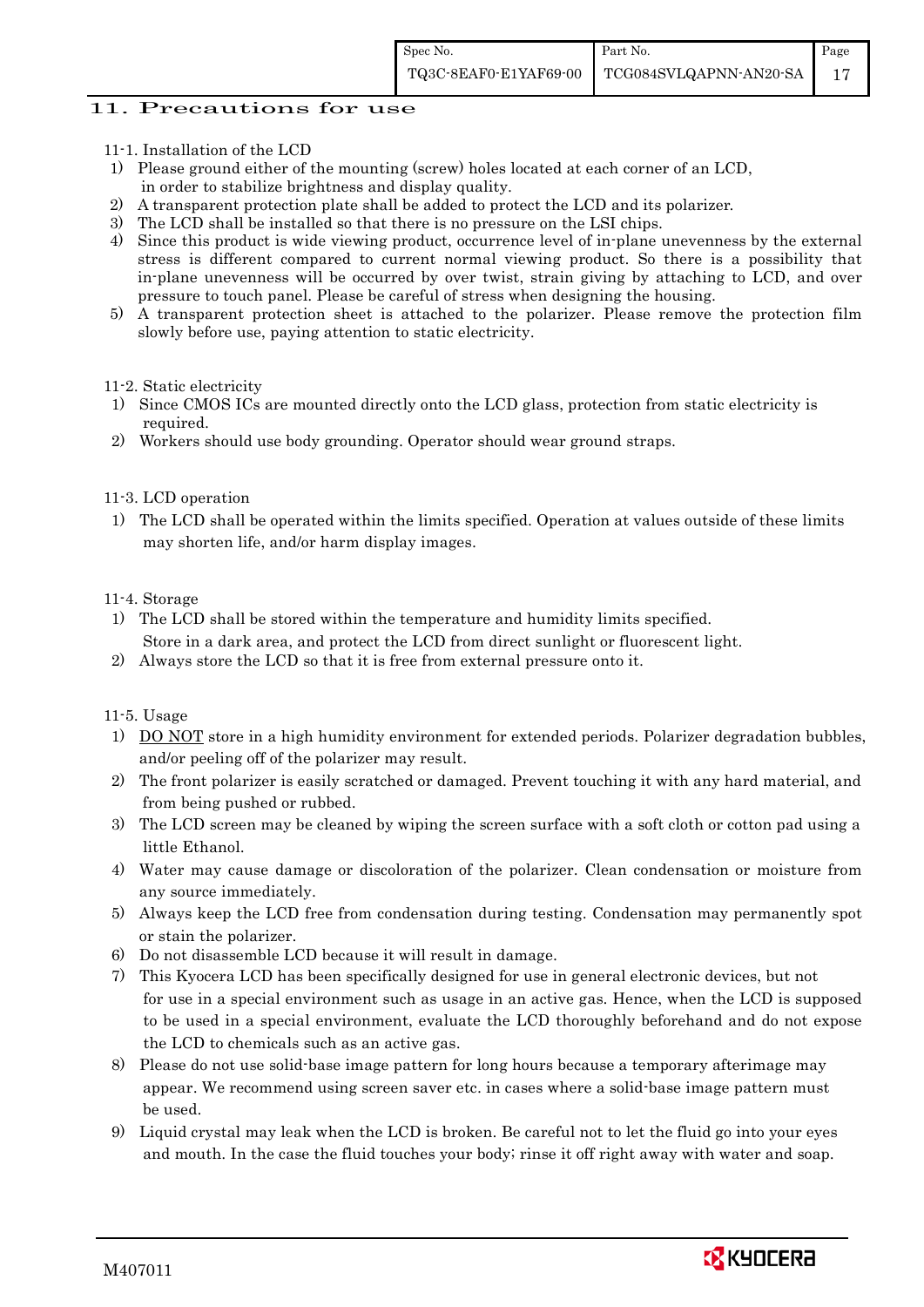## 12. Reliability test data

| Test condition<br>Test item          |                                                                                                       | Test time        | Judgement                                                  |                                                                   |  |
|--------------------------------------|-------------------------------------------------------------------------------------------------------|------------------|------------------------------------------------------------|-------------------------------------------------------------------|--|
| High temp.<br>atmosphere             | $80^{\circ}$ C                                                                                        | 240h             | Display function<br>Display quality<br>Current consumption | $: No$ defect<br>$\therefore$ No defect<br>$\therefore$ No defect |  |
| Low temp.<br>atmosphere              | $-30$ °C                                                                                              | 240h             | Display function<br>Display quality<br>Current consumption | $: No$ defect<br>$\therefore$ No defect<br>$: No$ defect          |  |
| High temp.<br>humidity<br>atmosphere | $40^{\circ}$ C 90% RH                                                                                 | 240h             | Display function<br>Display quality<br>Current consumption | : No defect<br>$\therefore$ No defect<br>$: No$ defect            |  |
| Temp. cycle                          | $-30^{\circ}$ C<br>0.5 <sub>h</sub><br>R.T.<br>0.5 <sub>h</sub><br>$80^{\circ}$ C<br>0.5 <sub>h</sub> | 10cycles         | Display function<br>Display quality<br>Current consumption | $: No$ defect<br>$\therefore$ No defect<br>$\therefore$ No defect |  |
| High temp.<br>operation              | $70^{\circ}$ C                                                                                        | 500 <sub>h</sub> | Display function<br>Display quality<br>Current consumption | $: No$ defect<br>$\therefore$ No defect<br>$: No$ defect          |  |

1) Each test item uses a test LCD only once. The tested LCD is not used in any other tests.

2) The LCD is tested in circumstances in which there is no condensation.

3) The reliability test is not an out-going inspection.

4) The result of the reliability test is for your reference purpose only. The reliability test is conducted only to examine the LCD's capability.

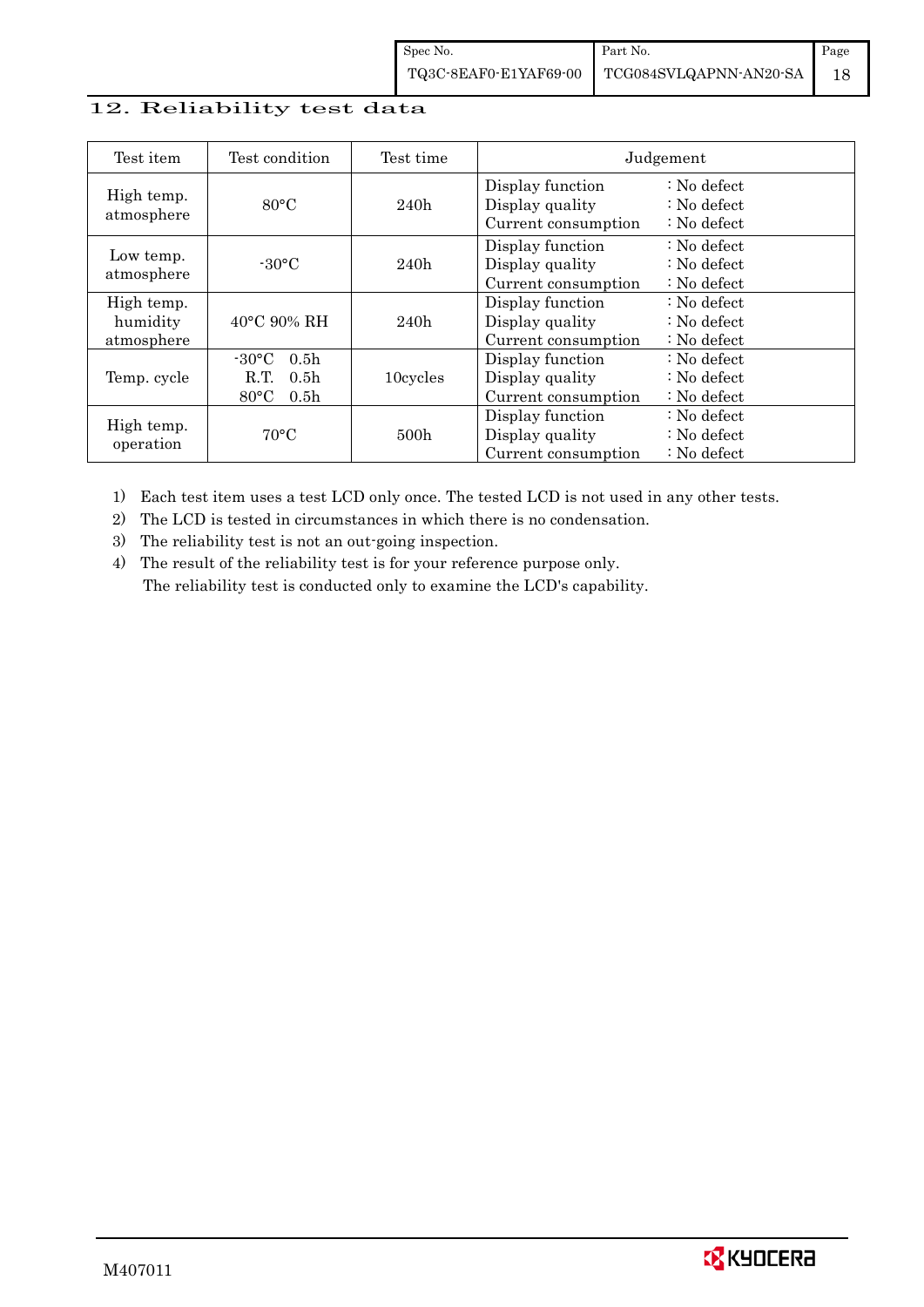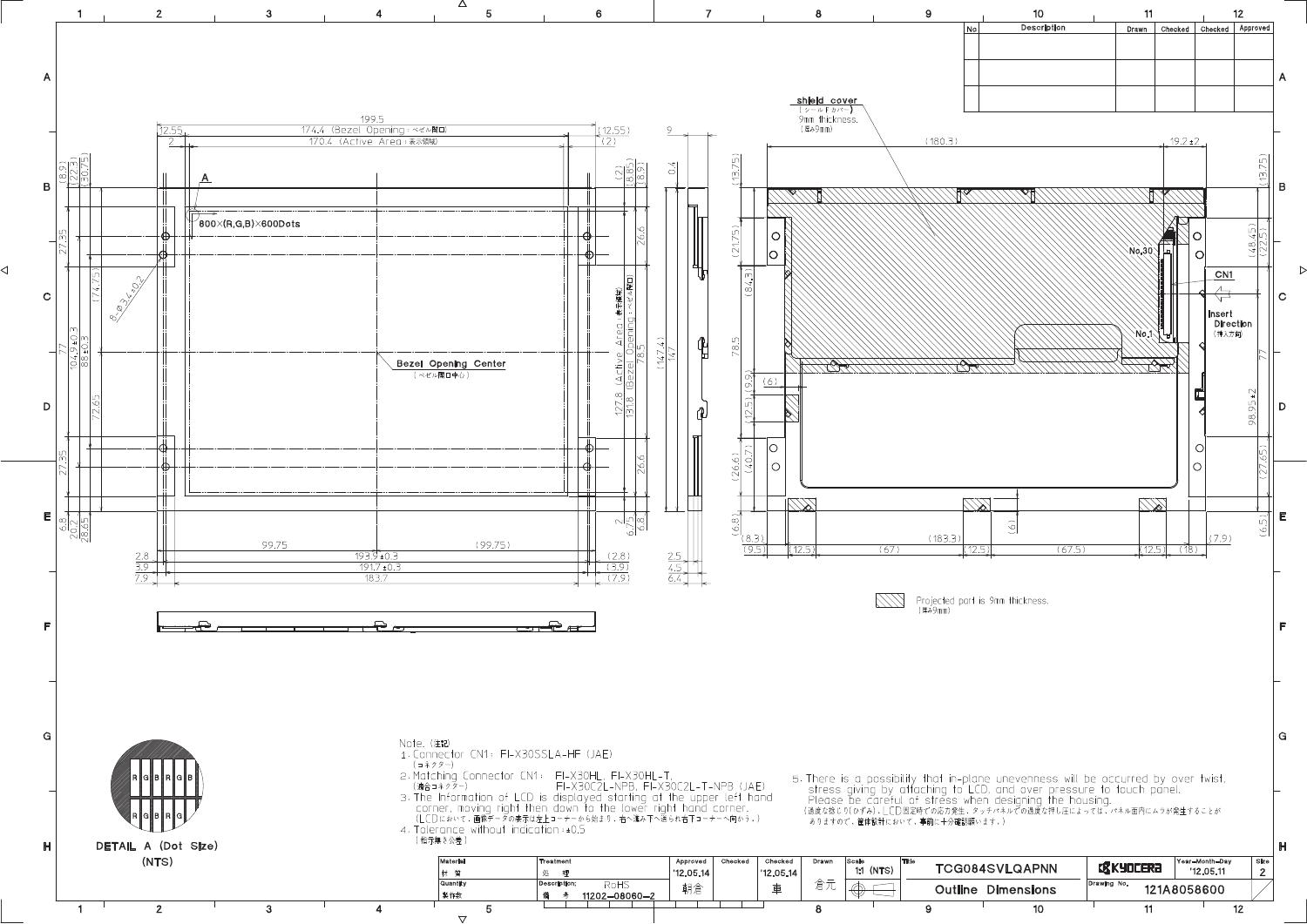| Spec No. | TQ3C-8EAF0-E2YAF69-00 |
|----------|-----------------------|
| l late   | January 5, 2018       |

## KYOCERA INSPECTION STANDARD

## TYPE : TCG084SVLQAPNN-AN20-SA

## KYOCERA DISPLAY CORPORATION

| Original        |          | Designed by: Engineering dept. | Confirmed by $:QA$ dept. |         |          |
|-----------------|----------|--------------------------------|--------------------------|---------|----------|
| Issue Date      | Prepared | Checked                        | Approved                 | Checked | Approved |
| January 5, 2018 |          |                                | 4 Macromoto H. Sum       |         | a Jugani |

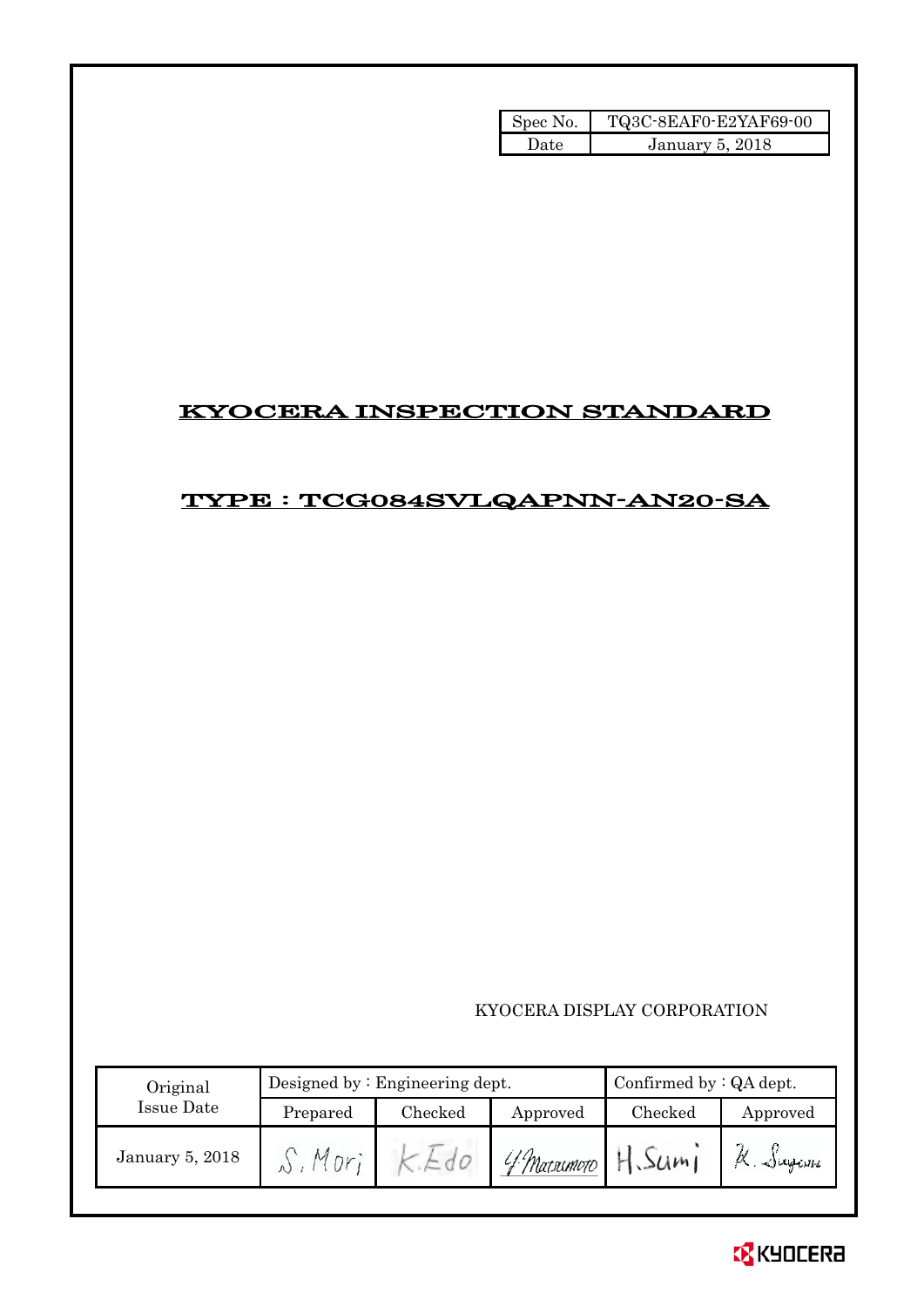| Spec No.              | Part No.               | Page |
|-----------------------|------------------------|------|
| TQ3C-8EAF0-E2YAF69-00 | TCG084SVLQAPNN-AN20-SA |      |

|         | Revision record      |          |  |                                 |                                      |                                |          |
|---------|----------------------|----------|--|---------------------------------|--------------------------------------|--------------------------------|----------|
|         |                      |          |  | Designed by : Engineering dept. |                                      | Confirmed by $\colon$ QA dept. |          |
|         | $\rm{\textbf{Date}}$ | Prepared |  | $\rm Checked$                   | ${\Large\bf Approved}$               | $\rm Checked$                  | Approved |
|         |                      |          |  |                                 |                                      |                                |          |
|         |                      |          |  |                                 |                                      |                                |          |
| Rev.No. | Date                 | Page     |  |                                 | $\label{eq:2} \textbf{Descriptions}$ |                                |          |
|         |                      |          |  |                                 |                                      |                                |          |
|         |                      |          |  |                                 |                                      |                                |          |
|         |                      |          |  |                                 |                                      |                                |          |
|         |                      |          |  |                                 |                                      |                                |          |
|         |                      |          |  |                                 |                                      |                                |          |
|         |                      |          |  |                                 |                                      |                                |          |
|         |                      |          |  |                                 |                                      |                                |          |
|         |                      |          |  |                                 |                                      |                                |          |
|         |                      |          |  |                                 |                                      |                                |          |
|         |                      |          |  |                                 |                                      |                                |          |
|         |                      |          |  |                                 |                                      |                                |          |
|         |                      |          |  |                                 |                                      |                                |          |
|         |                      |          |  |                                 |                                      |                                |          |
|         |                      |          |  |                                 |                                      |                                |          |
|         |                      |          |  |                                 |                                      |                                |          |
|         |                      |          |  |                                 |                                      |                                |          |
|         |                      |          |  |                                 |                                      |                                |          |
|         |                      |          |  |                                 |                                      |                                |          |
|         |                      |          |  |                                 |                                      |                                |          |
|         |                      |          |  |                                 |                                      |                                |          |
|         |                      |          |  |                                 |                                      |                                |          |
|         |                      |          |  |                                 |                                      |                                |          |
|         |                      |          |  |                                 |                                      |                                |          |
|         |                      |          |  |                                 |                                      |                                |          |
|         |                      |          |  |                                 |                                      |                                |          |
|         |                      |          |  |                                 |                                      |                                |          |
|         |                      |          |  |                                 |                                      |                                |          |
|         |                      |          |  |                                 |                                      |                                |          |
|         |                      |          |  |                                 |                                      |                                |          |
|         |                      |          |  |                                 |                                      |                                |          |
|         |                      |          |  |                                 |                                      |                                |          |
|         |                      |          |  |                                 |                                      |                                |          |
|         |                      |          |  |                                 |                                      |                                |          |
|         |                      |          |  |                                 |                                      |                                |          |
|         |                      |          |  |                                 |                                      |                                |          |
|         |                      |          |  |                                 |                                      |                                |          |

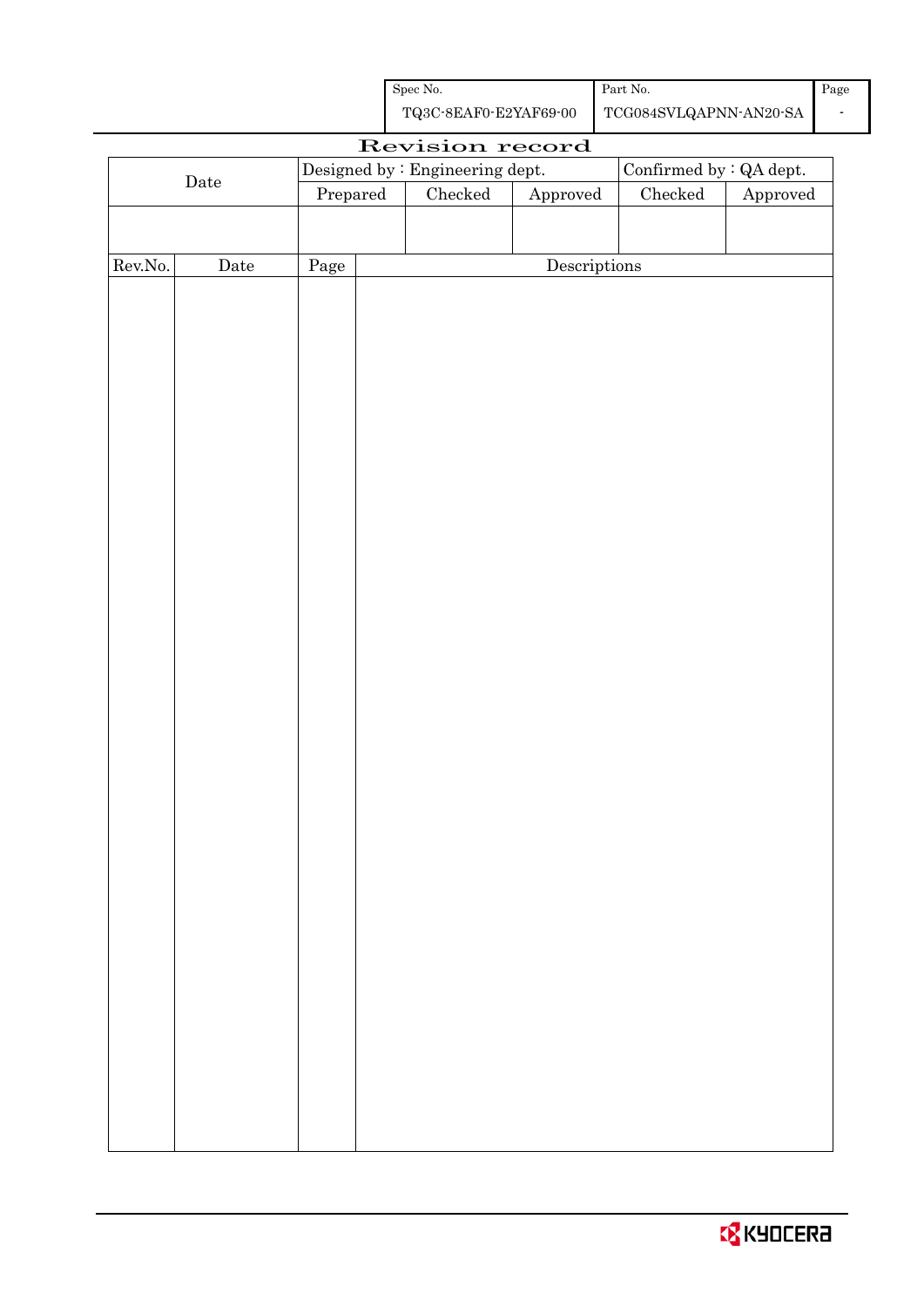## Visuals specification

| NOTA |
|------|
|------|

|               | Note        |                              |                                                                                            |  |  |  |  |
|---------------|-------------|------------------------------|--------------------------------------------------------------------------------------------|--|--|--|--|
| General       | 1.          |                              | Customer identified anomalies not defined within this inspection standard shall be         |  |  |  |  |
|               |             |                              | reviewed by Kyocera, and an additional standard shall be determined by mutual consent.     |  |  |  |  |
|               | 2.          |                              | This inspection standard about the image quality shall be applied to any defect within the |  |  |  |  |
|               |             |                              | effective viewing area and shall not be applicable to outside of the area.                 |  |  |  |  |
|               | 3.          | Inspection conditions        |                                                                                            |  |  |  |  |
|               | Luminance   |                              | $\div 500$ Lux min.                                                                        |  |  |  |  |
|               |             | Inspection distance          | $\div 300$ mm.                                                                             |  |  |  |  |
|               | Temperature |                              | : 25 $\pm$ 5°C                                                                             |  |  |  |  |
|               | Direction   |                              | : Directly above                                                                           |  |  |  |  |
| Definition of | Dot defect  | Bright dot defect            | The dot is constantly "on" when power applied to the                                       |  |  |  |  |
| inspection    |             |                              | LCD, even when all "Black" data sent to the screen.                                        |  |  |  |  |
| item          |             |                              | Inspection tool: 5% Transparency neutral density filter.                                   |  |  |  |  |
|               |             |                              | Count dot: If the dot is visible through the filter.                                       |  |  |  |  |
|               |             |                              | Don't count dot: If the dot is not visible through the                                     |  |  |  |  |
|               |             |                              | filter.                                                                                    |  |  |  |  |
|               |             |                              | RGBRGBB<br>There is an electrode in the middle of the dot                                  |  |  |  |  |
|               |             |                              | $R$ G $H$ R $G$ B $R$ G $B$<br>and one dot is shown in the left drawing.                   |  |  |  |  |
|               |             |                              | RGBRGBRGB<br>$<$ dot drawing $>$                                                           |  |  |  |  |
|               |             | Black dot defect             | The dot is constantly "off" when power applied to the                                      |  |  |  |  |
|               |             |                              | LCD, even when all "White" data sent to the screen.                                        |  |  |  |  |
|               |             |                              | Similar size compared to bright dot.                                                       |  |  |  |  |
|               |             | White dot                    | Pixel works electrically, however, circular/foreign                                        |  |  |  |  |
|               |             | (Circular/foreign            | particle makes dot appear to be "on" even when all                                         |  |  |  |  |
|               |             | particle)                    | "Black" data is sent to the screen.                                                        |  |  |  |  |
|               |             | Adjacent dot                 | Adjacent dot defect is defined as two or more bright dot                                   |  |  |  |  |
|               |             |                              | defects or black dot defects.                                                              |  |  |  |  |
|               |             |                              | RGBRGBRGB                                                                                  |  |  |  |  |
|               |             |                              | RGBRGBRGB<br>dot defect<br>RGBRGBRGB<br>ساحلها والمساحلين                                  |  |  |  |  |
|               | External    | Bubble, Scratch,             | Visible operating (all pixels "Black" or "White") and non                                  |  |  |  |  |
|               | inspection  | Foreign particle             | operating.                                                                                 |  |  |  |  |
|               |             | (Polarizer, Cell, Backlight) |                                                                                            |  |  |  |  |
|               |             | Appearance inspection        | Does not satisfy the value at the spec.                                                    |  |  |  |  |
|               | Others      | CFL wires                    | Damaged to the CFL wires, connector, pin, functional                                       |  |  |  |  |
|               |             |                              | failure or appearance failure.                                                             |  |  |  |  |
|               | Definition  | Definition of circle size    | Definition of linear size                                                                  |  |  |  |  |
|               | of size     |                              |                                                                                            |  |  |  |  |
|               |             |                              |                                                                                            |  |  |  |  |
|               |             | $d = (a + b)/2$              |                                                                                            |  |  |  |  |